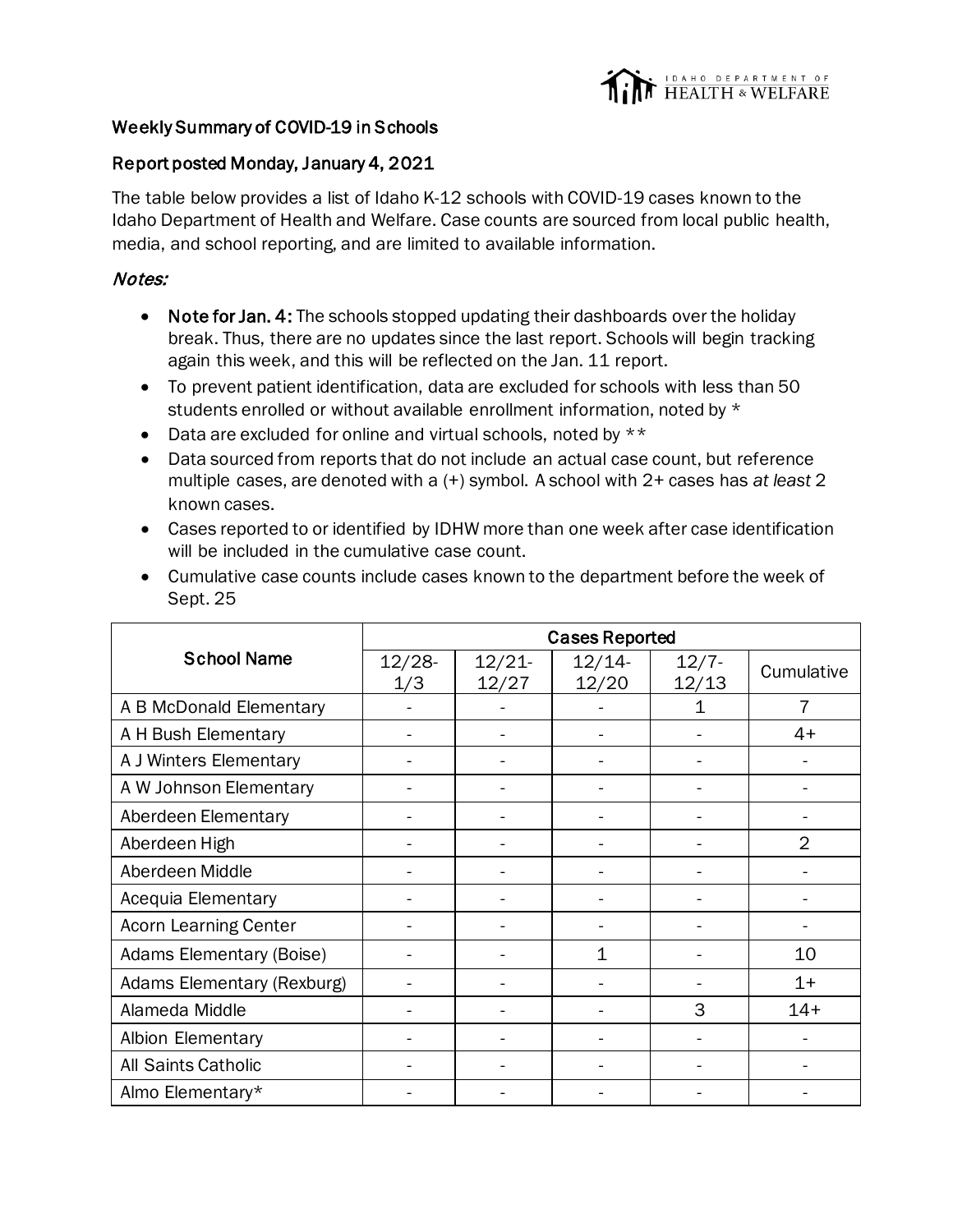

| <b>Alturas Elementary</b>                  |                |                |                | $\overline{2}$           | $6+$           |
|--------------------------------------------|----------------|----------------|----------------|--------------------------|----------------|
| Alturas International                      |                |                |                | 8                        | 20             |
| Academy                                    |                |                |                |                          |                |
| American Falls Academy*                    |                |                |                |                          | L.             |
| American Falls High                        |                |                |                |                          | $\overline{2}$ |
| American Heritage Charter                  |                |                |                |                          |                |
| <b>Amity Elementary</b>                    |                |                |                |                          | 11             |
| Ammon Elementary                           |                | $\mathbf 1$    |                |                          | $7+$           |
| <b>Another Choice Virtual</b><br>Charter** |                |                |                |                          |                |
| Anser Charter                              |                | L.             |                | L,                       | $\mathbf 1$    |
| Arbon Elementary*                          |                |                |                |                          |                |
| Arco Elementary                            |                |                |                |                          |                |
| <b>ARTE I RPTCS</b>                        |                |                |                |                          |                |
| <b>ARTEC Charter</b>                       |                |                |                |                          |                |
| Ashton Elementary                          |                |                |                |                          |                |
| <b>Athol Elementary</b>                    |                |                | $\mathbf{1}$   |                          | $\overline{2}$ |
| <b>Atlas Elementary</b>                    |                |                | $\mathbf 1$    | 4                        | 16             |
| Avery Elementary District*                 |                |                |                |                          |                |
| Barbara Morgan Stem<br>Academy             |                | $\overline{2}$ |                | 3                        | 11             |
| Barbara R Morgan<br>Elementary             |                |                |                | 3                        | 6              |
| Basin Alternative High*                    |                | L.             |                | L,                       |                |
| <b>Basin Elementary</b>                    |                |                |                |                          |                |
| Beacon Christian*                          |                |                |                |                          |                |
| Bear Lake High                             |                |                |                |                          |                |
| Bear Lake Middle                           |                | $\overline{a}$ |                |                          | $\overline{a}$ |
| <b>Bellevue Elementary</b>                 | $\overline{a}$ | -              | -              | -                        | 3              |
| Bennett Mountain High                      |                | $\overline{a}$ | ÷.             | $\overline{a}$           | $\mathbf 1$    |
| <b>Betty Kiefer Elementary</b>             |                |                |                | 1                        | $\mathbf 1$    |
| <b>Beutler Middle</b>                      |                | -              | $\blacksquare$ |                          |                |
| <b>Bickel Elementary</b>                   |                | -              | $\mathbf 1$    | -                        | $5+$           |
| Bingham Academy                            |                | $\overline{a}$ |                | $\overline{\phantom{0}}$ |                |
| <b>Birch Elementary</b>                    |                |                |                |                          | $\overline{2}$ |
| <b>Bishop Kelly High</b>                   |                | $\overline{a}$ | $\mathbf 1$    | 4                        | 41             |
| <b>Black Canyon High</b>                   |                | -              |                | -                        | 11             |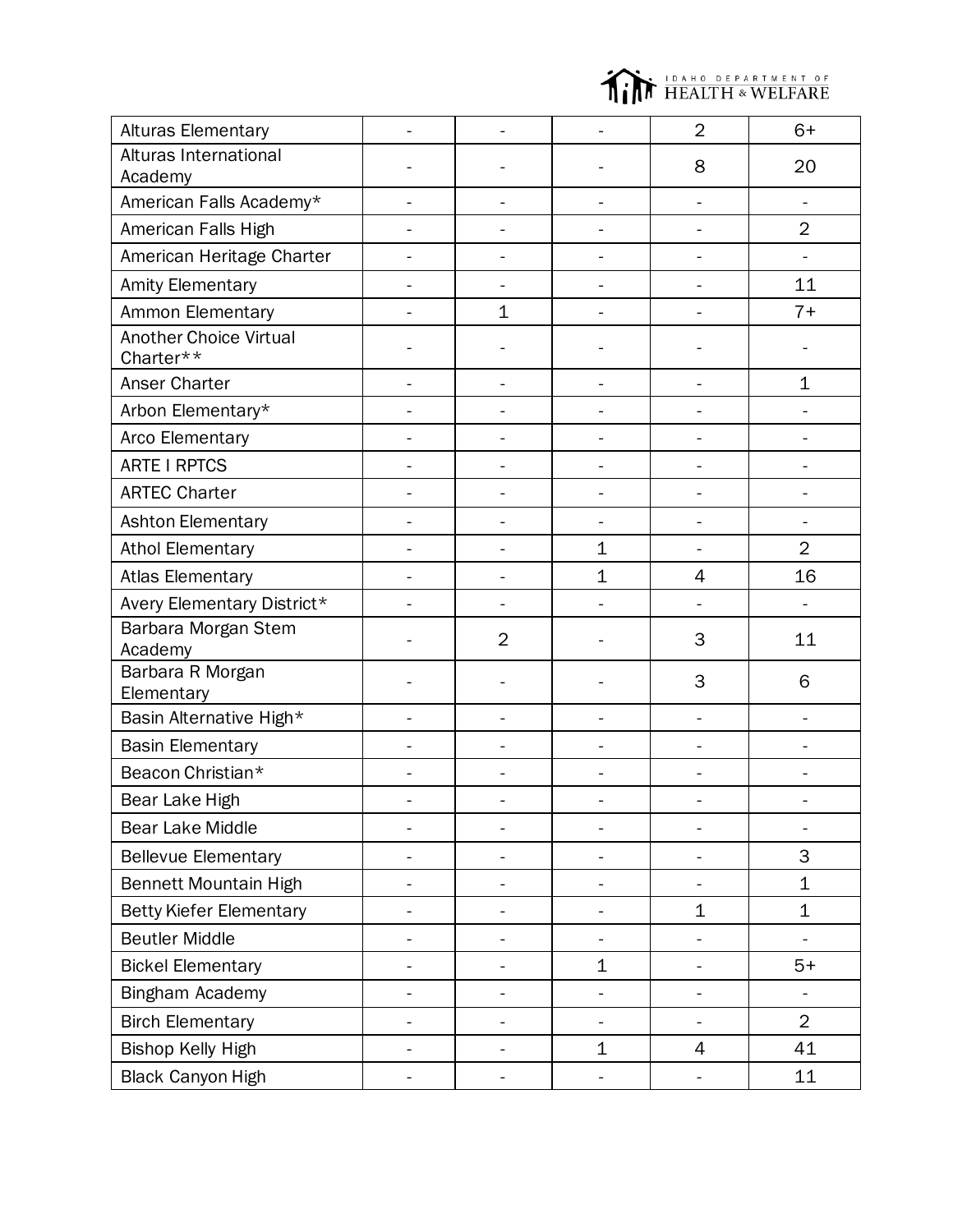

| <b>Blackfoot Charter Community</b><br>Learning |                |                |                |        |
|------------------------------------------------|----------------|----------------|----------------|--------|
| <b>Blackfoot Heritage Sixth</b><br>Grade       |                |                |                |        |
| <b>Blackfoot High</b>                          | ÷,             | -              | -              | 3      |
| <b>Bliss School</b>                            |                |                |                |        |
| Boise Girls Academy*                           |                |                |                |        |
| <b>Boise Senior High</b>                       | $\mathbf 1$    | $\mathbf{1}$   |                | 40     |
| <b>Boise Valley Adventist</b>                  |                |                |                | 1      |
| Bonners Ferry High                             |                | $\mathbf 1$    |                | 13     |
| Bonneville High                                | $\overline{2}$ | 8              |                | $64+$  |
| <b>Bonneville Online</b><br>Elementary**       |                |                |                |        |
| Bonneville Online**                            | $\overline{a}$ | -              |                |        |
| <b>Borah Elementary</b>                        |                | 3              | $\overline{2}$ | 9      |
| <b>Borah Senior High</b>                       |                |                |                | 34     |
| <b>Boulder Creek Academy</b><br>Boarding*      |                |                |                |        |
| <b>Boundary County Middle</b>                  |                | $\mathbf 1$    |                | 5      |
| <b>Bovill Elementary</b>                       |                |                |                |        |
| <b>Bridge Academy</b>                          |                |                |                |        |
| <b>Bridgewater Elementary</b>                  | $\mathbf 1$    | $\mathbf 1$    | Ē,             | $11 +$ |
| Bruneau Elementary*                            |                |                |                |        |
| <b>Bryan Elementary</b>                        | ۳              | 3              | $\mathbf 1$    | 9      |
| <b>Buhl High</b>                               |                |                |                |        |
| <b>Buhl Middle</b>                             |                |                |                |        |
| <b>Burley Junior High</b>                      |                |                |                |        |
| <b>Burley Senior High</b>                      | $\mathbf 1$    | $\mathbf 1$    | 4              | 52     |
| <b>Burton Elementary</b>                       |                | $\overline{2}$ | 1              | 9      |
| Butte County Middle/High                       |                |                |                | 9      |
| <b>Butte View Elementary</b>                   |                |                |                | $3+$   |
| Calder School*                                 |                |                |                |        |
| <b>Caldwell Adventist</b><br>Elementary        |                |                |                |        |
| <b>Caldwell Senior High</b>                    |                | $\mathbf 1$    |                | 18     |
| Calvary Chapel Christian<br>(Pocatello)        |                |                |                |        |
| Calvary Christian (Boise)                      | $\overline{a}$ |                |                |        |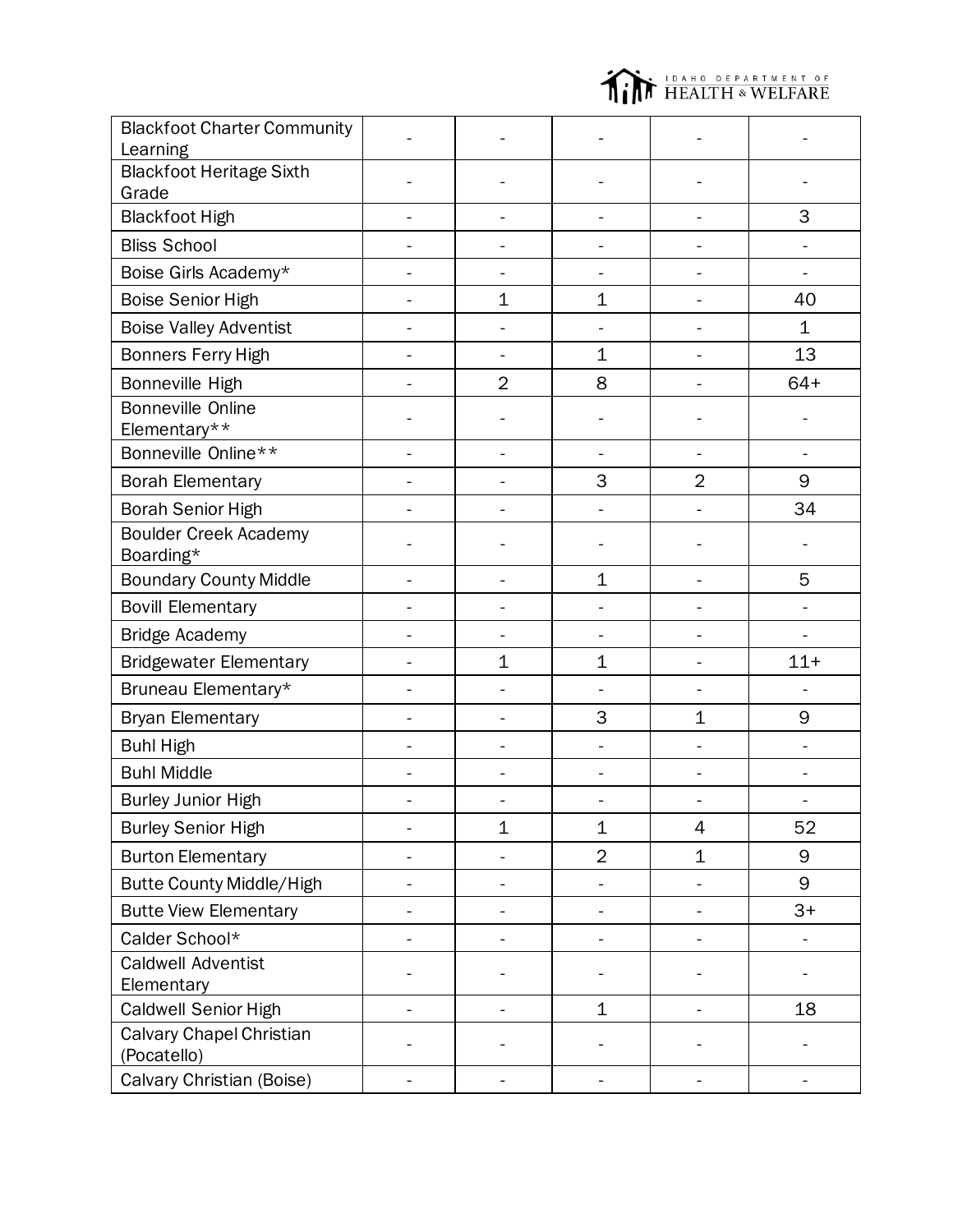

| Calvary Christian (Nampa)*                |                |                          |                          |                          |                |
|-------------------------------------------|----------------|--------------------------|--------------------------|--------------------------|----------------|
| Calvary Christian Academy<br>(Emmett)*    |                |                          |                          |                          |                |
| Camas County Elem/Jr High                 |                | $\blacksquare$           | $\overline{\phantom{a}}$ |                          | 4              |
| Camas County High*                        |                |                          |                          |                          |                |
| <b>Cambridge Elementary</b>               |                |                          |                          |                          | 9              |
| Cambridge Middle/High                     |                | -                        |                          |                          |                |
| <b>Camelot Elementary</b>                 |                |                          |                          |                          | 4              |
| <b>Canfield Middle</b>                    |                |                          | $\overline{2}$           | 6                        | 36             |
| Canyon Elementary                         |                |                          |                          |                          |                |
| Canyon Ridge High                         |                |                          | $\overline{2}$           | 1                        | $27+$          |
| Canyon Springs High                       |                | $\mathbf 1$              |                          |                          | 4              |
| Canyonside Christian                      |                |                          |                          |                          |                |
| Capital Senior High                       |                | $\overline{2}$           |                          |                          | 20             |
| <b>Carey Public</b>                       |                |                          |                          |                          | $6+$           |
| Cascade Elementary                        |                |                          |                          |                          |                |
| Cascade Jr/Sr High                        |                |                          |                          | $\overline{a}$           | $\mathbf 1$    |
| Cassia Jr/Sr High                         |                |                          |                          |                          |                |
| Castleford School                         |                |                          |                          |                          |                |
| Cavendish-Teakean<br>Elementary*          |                |                          |                          |                          |                |
| Cecil D Andrus Elementary                 | L.             | -                        | $\mathbf{1}$             |                          | 6              |
| <b>Centennial Baptist</b>                 |                |                          |                          |                          | 1              |
| <b>Centennial Elementary</b><br>(Nampa)   |                |                          |                          |                          | $\overline{2}$ |
| Centennial Elementary<br>(Lewiston)       |                |                          |                          |                          | 4              |
| <b>Centennial High</b>                    |                |                          |                          | 9                        | 46             |
| Central Academy High                      |                | $\blacksquare$           |                          | $\overline{\phantom{0}}$ | 4              |
| <b>Central Canyon Elementary</b>          | $\blacksquare$ | -                        | $\overline{\phantom{0}}$ | -                        | 3              |
| Central Elementary (Nampa)                |                |                          | -                        | -                        | $\overline{2}$ |
| <b>Central Elementary (Sugar</b><br>City) |                |                          |                          |                          |                |
| <b>Central High</b>                       |                |                          |                          |                          | $2+$           |
| Century High                              |                |                          | $1+$                     |                          | $24+$          |
| <b>Challenger School</b>                  |                |                          |                          |                          | $\overline{4}$ |
| <b>Challis Elementary</b>                 |                |                          | $\overline{\phantom{0}}$ | -                        |                |
| Challis Jr/Sr High                        | 4              | $\overline{\phantom{0}}$ | $\overline{\phantom{0}}$ | $\overline{\phantom{0}}$ | 1              |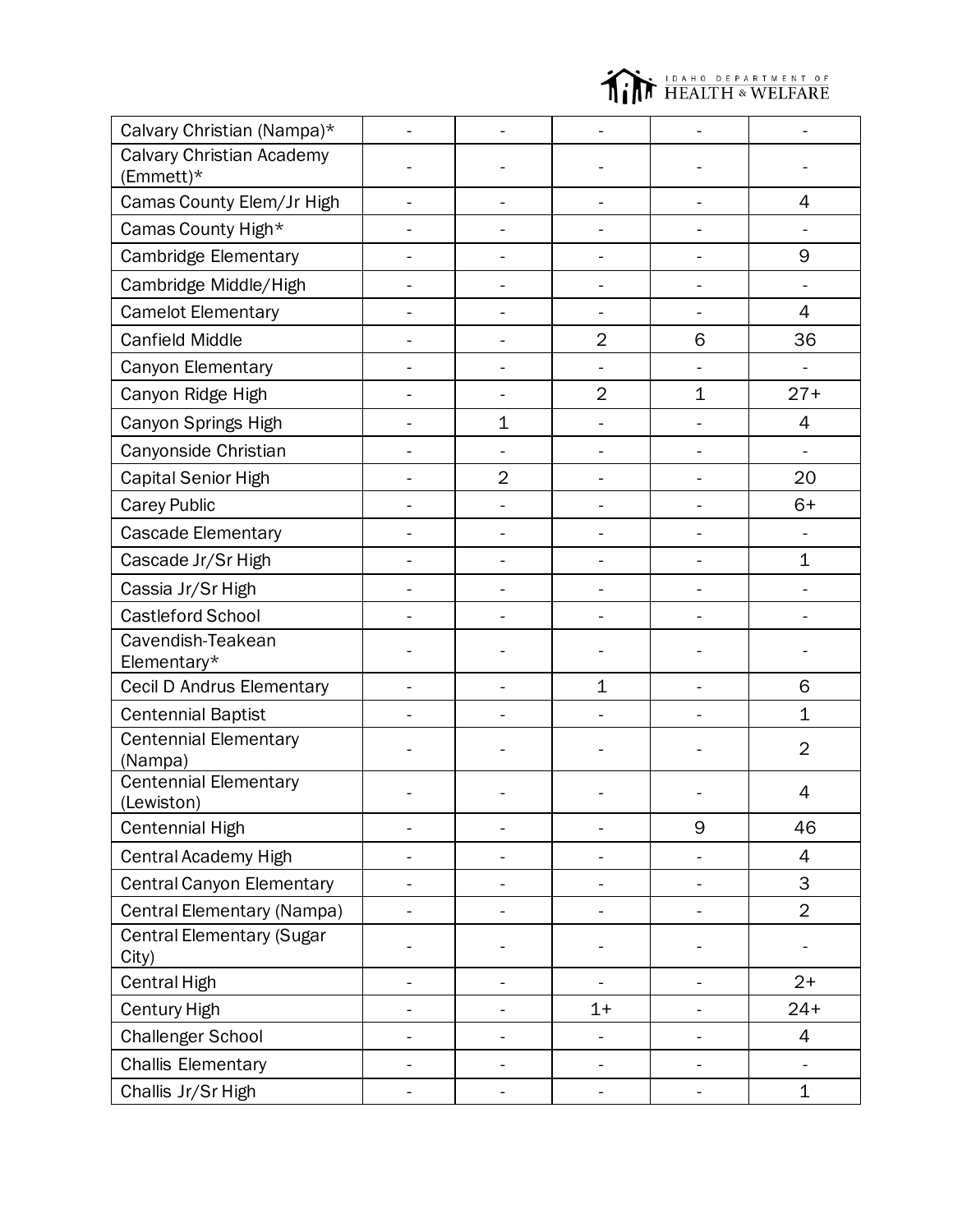

| <b>Chaparral Elementary</b>                 |                          |                | $\mathbf 1$              | 4              |
|---------------------------------------------|--------------------------|----------------|--------------------------|----------------|
| <b>Cherry Gulch Therapeutic</b>             |                          |                |                          |                |
| Boarding*                                   |                          |                |                          |                |
| <b>Chief Joseph Elementary</b>              |                          |                | $\overline{2}$           | 9              |
| <b>Chief Tahgee Elementary</b><br>Academy   |                          |                |                          | $\overline{2}$ |
| <b>Christian Center</b>                     |                          | $\overline{a}$ | $\mathbf 1$              | 4              |
| <b>Christine Donnell</b>                    |                          |                | $\overline{2}$           | 11             |
| <b>Chubbuck Elementary</b>                  |                          |                |                          | $4+$           |
| City Hope School                            | -                        |                | $\overline{\phantom{0}}$ |                |
| Clark County Jr/Sr High                     | $\overline{\phantom{0}}$ |                | ÷,                       |                |
| Clark Fork Jr/Sr High                       |                          | $\mathbf{1}$   |                          | 1              |
| <b>Classical Christian Academy</b>          |                          |                | $\blacksquare$           | $\overline{1}$ |
| Claude A Wilcox Elementary                  |                          |                | $2+$                     | $6+$           |
| Clearview Horizon Boarding*                 |                          |                |                          |                |
| <b>Clearwater Valley Elementary</b>         |                          |                |                          |                |
| Clearwater Valley Jr/Sr                     |                          |                |                          |                |
| Clover Christian*                           | $\blacksquare$           | ÷,             |                          |                |
| Clover Creek High*                          | $\blacksquare$           |                |                          |                |
| <b>Cloverdale Elementary</b>                | $\overline{2}$           | $\overline{2}$ |                          | $10+$          |
| Coeur d'Alene Charter                       |                          |                |                          | 6              |
| Academy                                     |                          |                |                          |                |
| Coeur d'Alene Christian                     |                          |                |                          | $\blacksquare$ |
| Coeur d'Alene High                          |                          | 10             | 18                       | 67             |
| <b>Cole Valley Christian</b><br>(Meridian)  |                          |                |                          | 17             |
| <b>Collister Elementary</b>                 |                          |                |                          | 4              |
| Columbia High                               |                          |                |                          | $34+$          |
| Compass Academy (Idaho<br>Falls)            |                          |                | $1+$                     | $6+$           |
| <b>Compass Public Charter</b><br>(Meridian) |                          |                |                          | $\overline{7}$ |
| <b>Connor Academy</b>                       |                          |                |                          | $\mathbf{1}$   |
| <b>Cornerstone Christian</b>                |                          |                |                          |                |
| (Bonners Ferry)                             |                          |                |                          |                |
| <b>Cornerstone Christian</b><br>(Lewiston)  |                          |                |                          |                |
| <b>Cornerstone Christian</b>                |                          |                |                          |                |
| Academy (Post Falls)                        |                          |                |                          |                |
| <b>COSSA Academy</b>                        |                          |                |                          | $\mathbf 1$    |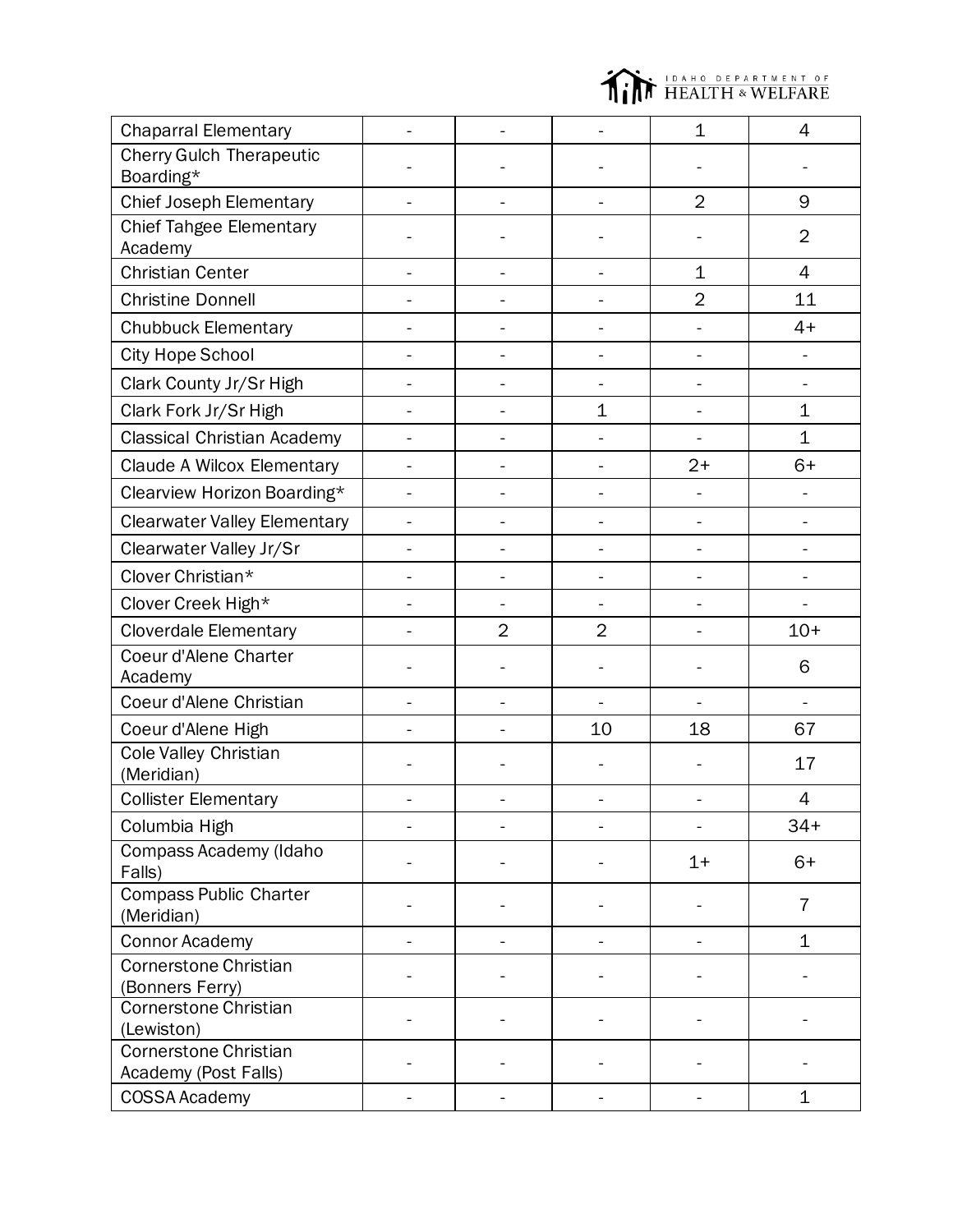

| <b>Council Elementary</b>                 |    |                          |                          |                          | 5              |
|-------------------------------------------|----|--------------------------|--------------------------|--------------------------|----------------|
| Council Jr/Sr High                        |    |                          |                          |                          | 8              |
| Crestline Academy*                        |    | $\overline{a}$           | $\frac{1}{2}$            | ÷                        |                |
| <b>Crimson Point Elementary</b>           |    | -                        | $\overline{\phantom{0}}$ | ÷                        | 8              |
| <b>Crossroads Middle</b>                  |    | $\overline{\phantom{a}}$ | $\mathbf 1$              | ÷                        | 5              |
| <b>Culdesac School</b>                    |    |                          |                          |                          |                |
| Cynthia Mann Elementary                   |    |                          |                          |                          | 8              |
| Dalton Elementary                         |    | -                        | 3                        | $\overline{2}$           | 8              |
| Deary School                              |    |                          |                          |                          |                |
| Declo Elementary                          |    |                          |                          |                          |                |
| Declo Jr High                             |    |                          |                          |                          |                |
| Declo Senior High                         |    |                          |                          |                          |                |
| <b>Desert Sage Elementary</b>             |    | $\mathbf 1$              | L.                       | $\mathbf 1$              | 9              |
| <b>Desert Springs Elementary</b>          |    |                          |                          |                          | 3              |
| Desert View Christian*                    |    |                          | $\ddot{ }$               | L,                       |                |
| Dietrich School                           |    |                          |                          |                          |                |
| Discovery Elementary (Idaho<br>Falls)     |    |                          | $\mathbf{1}$             |                          | $13+$          |
| <b>Discovery Elementary</b><br>(Meridian) |    |                          |                          | $\overline{2}$           | 6              |
| Donald D Stalker Elementary               |    |                          |                          |                          | $\overline{2}$ |
| Donald J Hobbs Middle                     |    |                          |                          |                          | 6              |
| Donnelly Elementary                       |    |                          |                          |                          |                |
| Dora Erickson Elementary                  |    |                          | $\overline{a}$           | $\overline{a}$           | $3+$           |
| Doral Academy of Idaho                    |    |                          |                          |                          | $\mathbf 1$    |
| Downey Elementary                         |    | $\overline{\phantom{0}}$ |                          | $\overline{\phantom{0}}$ |                |
| Driggs Elementary                         |    |                          |                          |                          | 5              |
| <b>Dworshak Elementary</b>                |    |                          |                          |                          |                |
| Eagle Academy                             |    | $\overline{\phantom{0}}$ | -                        | $\mathbf 1$              | 10             |
| Eagle Adventist Christian &<br>Preschool* |    |                          |                          |                          |                |
| Eagle Elementary School of<br>the Arts    |    |                          |                          |                          | 4              |
| Eagle High                                |    | $\overline{2}$           | $\mathbf 1$              | 8                        | $70+$          |
| Eagle Hills Elementary                    |    |                          | $\overline{2}$           | $\mathbf 1$              | 9              |
| Eagle Middle                              |    |                          |                          | 3                        | $18+$          |
| Eagle Rock Middle                         |    |                          | $1+$                     | $1+$                     | $10+$          |
| East Canyon Elementary                    | Ξ. | -                        |                          | 1                        | 5              |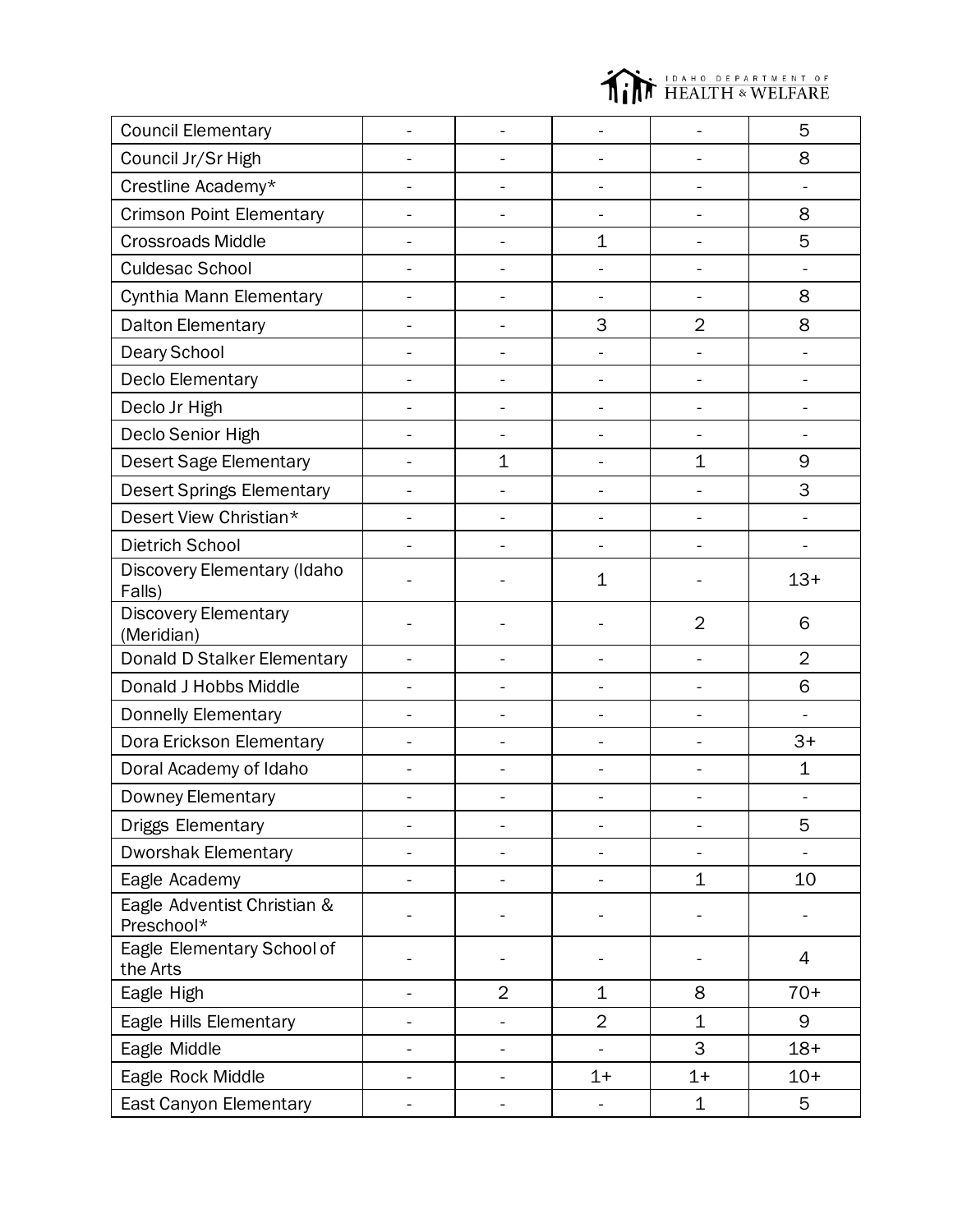

| <b>East Elementary</b>                          |    |                          |                |                              | 3              |
|-------------------------------------------------|----|--------------------------|----------------|------------------------------|----------------|
| East Junior High                                |    |                          |                |                              | $\overline{7}$ |
| East Minico Middle                              |    | $\overline{\phantom{a}}$ | ÷,             | $\blacksquare$               | $\overline{a}$ |
| East Valley Middle                              |    | $\mathbf 1$              |                |                              | $17+$          |
| <b>Edahow Elementary</b>                        |    | L,                       |                | $\blacksquare$               | 4              |
| <b>Edgemont Gardens</b><br>Elementary           |    |                          |                |                              | $6+$           |
| Elevate Academy                                 |    |                          |                |                              | $\overline{2}$ |
| Eliza Hart Spalding Stem<br>Academy             |    |                          |                | $\mathbf 1$                  | 5              |
| Elk City School*                                |    | $\overline{a}$           |                | $\frac{1}{2}$                | $\blacksquare$ |
| Emerson High                                    |    | L,                       |                | $1+$                         | $4+$           |
| <b>Emmett High</b>                              |    |                          | $\mathbf 1$    | $\qquad \qquad \blacksquare$ | $41+$          |
| <b>Emmett Middle</b>                            |    | $\overline{a}$           | ÷,             | $\frac{1}{2}$                | $20+$          |
| <b>Endeavor Elementary</b>                      |    | $\overline{a}$           |                |                              | $10+$          |
| Ernest Hemingway Steam                          | ÷. | 1                        | $\overline{a}$ | $\blacksquare$               | $5+$           |
| <b>Ethel Boyes Elementary</b>                   |    | L,                       |                |                              | $5+$           |
| Fairmont Junior High                            |    | $\overline{\phantom{0}}$ |                |                              | 14             |
| <b>Fairview Elementary</b>                      |    | L,                       |                |                              | $9+$           |
| Falcon Ridge Public Charter                     |    |                          |                |                              | 4              |
| Falls City Academy*                             |    | L,                       | $\overline{a}$ |                              | ÷.             |
| <b>Falls Valley Elementary</b>                  |    |                          |                |                              | $12+$          |
| Farmin Stidwell Elementary                      |    |                          |                | 3                            | 5              |
| Fern Waters Public Charter                      |    |                          |                | ÷,                           |                |
| Fernan Stem Academy                             |    |                          |                |                              | 10             |
| <b>Filer Elementary</b>                         |    |                          |                |                              | $5+$           |
| Filer High                                      |    |                          |                |                              | $6+$           |
| Filer Intermediate                              |    |                          |                | $\overline{\phantom{0}}$     |                |
| <b>Filer Middle</b>                             |    |                          |                |                              | $3+$           |
| Firth High                                      |    | $\overline{a}$           | -              | $\blacksquare$               |                |
| <b>Firth Middle</b>                             |    | $\overline{a}$           | ÷.             | $\blacksquare$               | $\blacksquare$ |
| Foothills School of Arts and<br><b>Sciences</b> |    |                          |                |                              | $\blacksquare$ |
| Forge International                             |    |                          |                |                              | 3              |
| <b>Forrest M Bird Charter</b>                   |    |                          |                |                              | $\mathbf 1$    |
| Fort Hall Elementary                            |    |                          |                |                              | $\frac{1}{2}$  |
| Fox Hollow Elementary                           |    |                          |                |                              | $6+$           |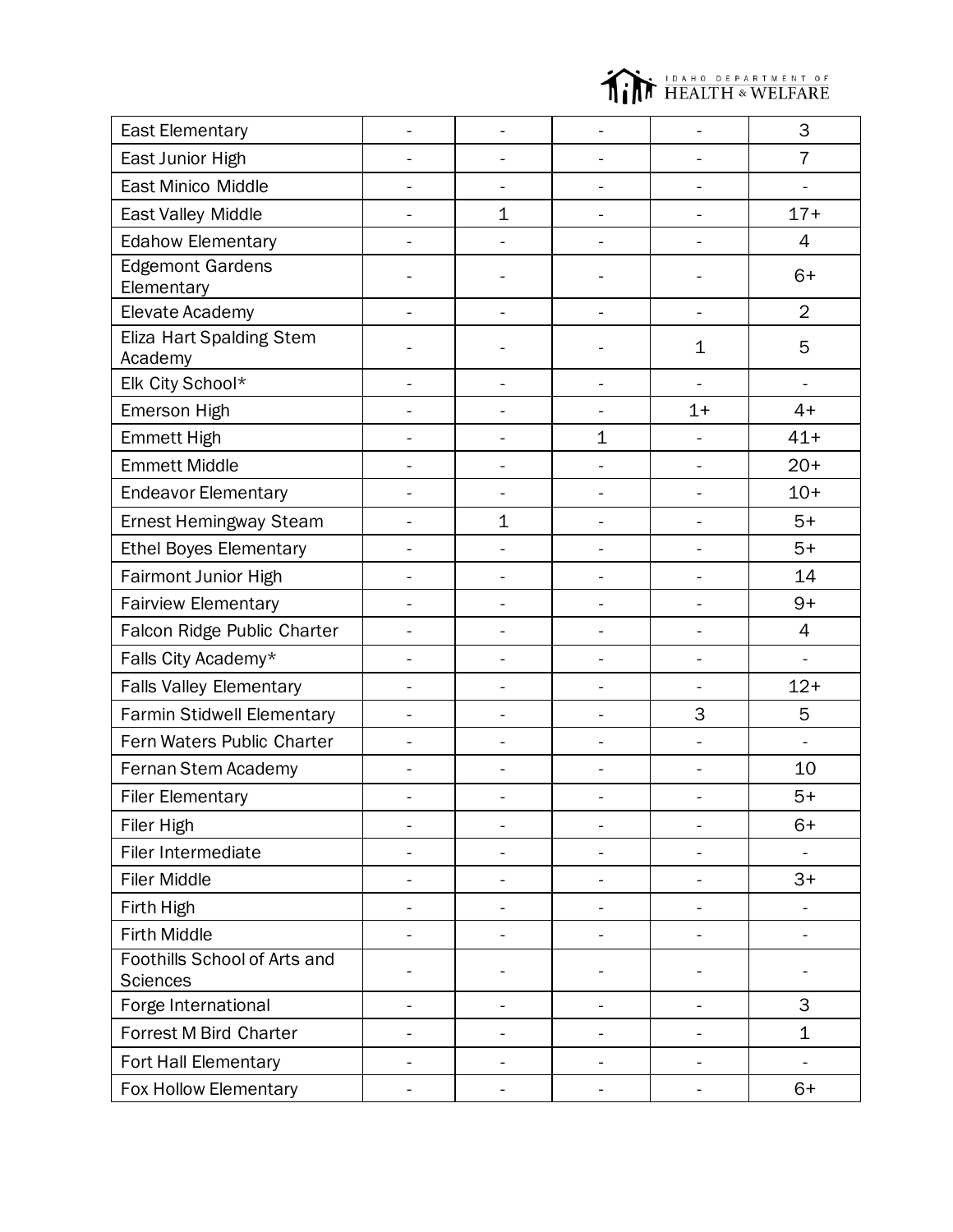

| Frank Church High                        |                |                          | $\mathbf{1}$             | $\overline{2}$               | 14                           |
|------------------------------------------|----------------|--------------------------|--------------------------|------------------------------|------------------------------|
| Franklin County High School              |                |                          |                          |                              | $\mathbf 1$                  |
| <b>Franklin Middle</b>                   |                |                          | $\mathbf 1$              |                              | $7+$                         |
| Frederick Post Kinder Center             |                | $\overline{a}$           |                          | $\overline{\phantom{0}}$     | $\overline{2}$               |
| <b>Fremont H Teed Middle</b>             |                | L.                       | ÷,                       | L,                           | 10                           |
| <b>Frontier Elementary</b>               |                | $\overline{a}$           | ÷,                       | $\blacksquare$               | 3                            |
| <b>Fruitland Elementary</b>              |                | $\blacksquare$           | $\mathbf 1$              | $\frac{1}{2}$                | $12+$                        |
| Fruitland High                           | $\mathbf{r}$   | L,                       | ä,                       | $\mathbf 1$                  | $25+$                        |
| <b>Fruitland Middle</b>                  |                |                          |                          | $\mathbf 1$                  | $13+$                        |
| <b>Fruitland Preparatory</b><br>Academy* |                |                          |                          |                              |                              |
| <b>Future Public</b>                     |                | $\frac{1}{2}$            |                          | $\frac{1}{2}$                | $\blacksquare$               |
| Galileo STEM Academy                     |                |                          |                          | 1                            | 4                            |
| Garden Valley School K-12                |                |                          |                          |                              | $1+$                         |
| Garfield Elementary                      |                |                          |                          |                              | 3                            |
| Garwood Elementary                       |                |                          |                          | $\mathbf 1$                  | 3                            |
| <b>Gate City Elementary</b>              |                |                          |                          | $\overline{2}$               | 3                            |
| Gateways Alternative*                    |                |                          |                          |                              |                              |
| Gem Prep: Meridian                       |                | $\overline{a}$           | $\overline{a}$           | $\overline{a}$               | $\overline{a}$               |
| Gem Prep: Nampa                          |                | $\overline{\phantom{0}}$ |                          |                              |                              |
| Gem Prep: Pocatello                      |                |                          |                          |                              |                              |
| <b>Gem State Adventist</b><br>Academy    |                |                          |                          |                              | $\mathbf 1$                  |
| Genesee School                           |                |                          |                          |                              |                              |
| <b>Genesis Preparatory</b><br>Academy    |                |                          |                          |                              | 3                            |
| Georgetown Elementary                    | $\blacksquare$ |                          | -                        | $\qquad \qquad \blacksquare$ | $\qquad \qquad \blacksquare$ |
| <b>Glenns Ferry</b>                      | $\blacksquare$ | $\overline{\phantom{a}}$ | $\overline{\phantom{0}}$ | $\overline{\phantom{a}}$     | 38                           |
| <b>Gooding Elementary</b>                |                | -                        | -                        | -                            | ÷                            |
| <b>Gooding High</b>                      |                |                          |                          |                              | $\overline{\phantom{0}}$     |
| <b>Gooding Middle</b>                    |                |                          |                          |                              |                              |
| <b>Grace Elementary</b>                  |                | $\overline{\phantom{0}}$ |                          |                              |                              |
| Grace Jordan Elementary                  |                | -                        |                          |                              | 11                           |
| Grace Jr/Sr High                         |                |                          |                          |                              |                              |
| <b>Grace Lutheran</b>                    |                |                          |                          |                              | $\overline{2}$               |
| <b>Grand View Elementary</b>             |                |                          |                          |                              | $\mathbf 1$                  |
| Grangeville Elem/Middle                  |                |                          |                          |                              | $\mathbf 1$                  |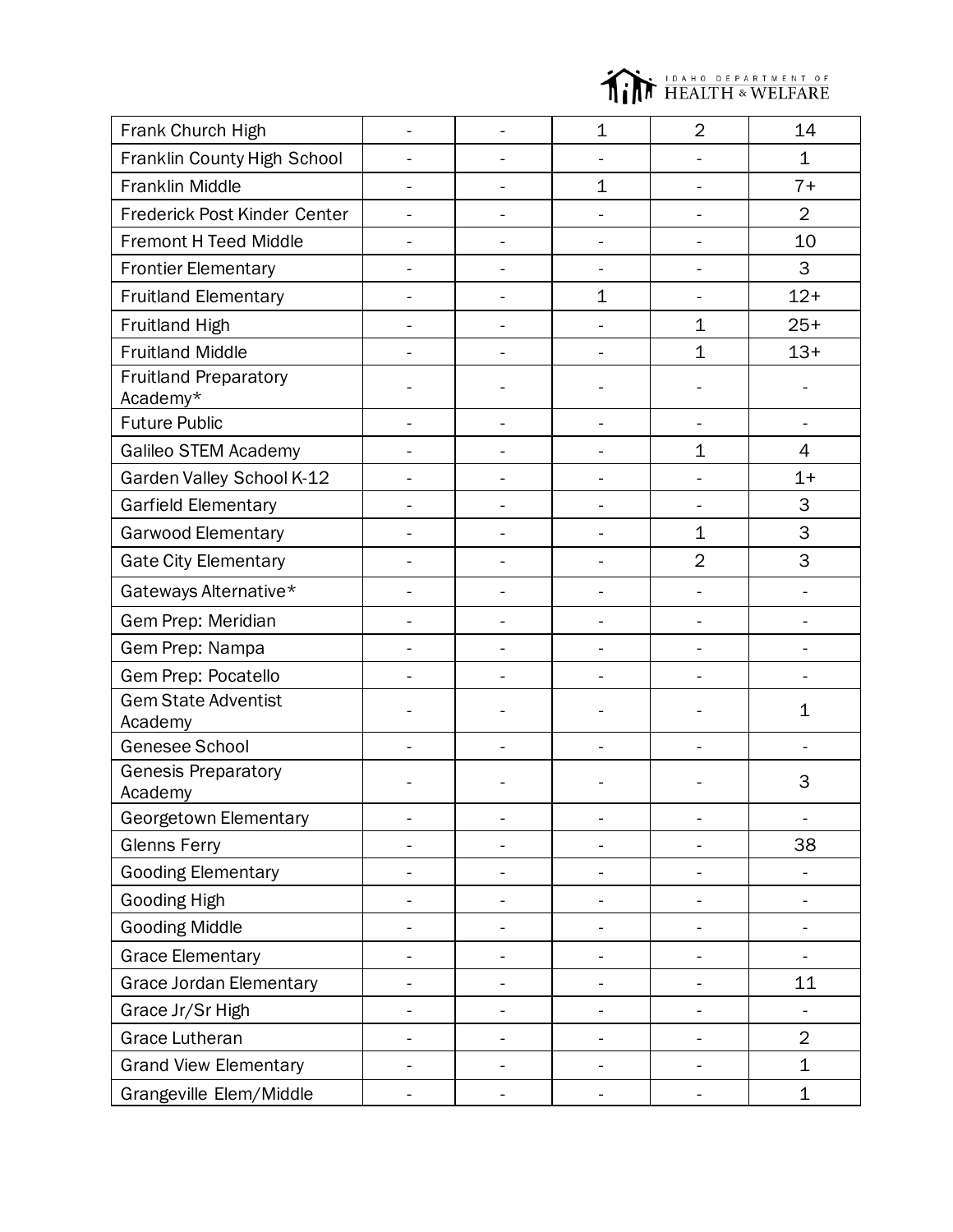

| Grangeville High                       |                          |                |                | $\mathbf 1$    |
|----------------------------------------|--------------------------|----------------|----------------|----------------|
| <b>Greenacres Elementary</b>           | $\overline{\phantom{0}}$ |                | $\blacksquare$ | $10+$          |
| <b>Greenhurst Elementary</b>           |                          |                |                | $4+$           |
| <b>Greenleaf Friends Academy</b>       |                          |                |                | $\mathbf 1$    |
| <b>Greensferry Elementary</b>          |                          |                | $\mathbf 1$    | $\overline{7}$ |
| <b>Groveland Elementary</b>            |                          |                |                |                |
| <b>Hacker Middle</b>                   |                          |                | $\blacksquare$ | $\overline{2}$ |
| Hagerman School                        |                          |                |                |                |
| <b>Hailey Elementary</b>               |                          |                |                | $3+$           |
| Hall International Academy of<br>Arts* |                          |                |                |                |
| Hamer Elementary*                      |                          |                |                |                |
| Hansen Elementary                      |                          |                |                |                |
| Hansen Jr/Sr High                      |                          |                |                |                |
| Harold B Lee Elementary                |                          |                |                |                |
| Harrison Elementary<br>(Harrison)      |                          |                |                | 1              |
| Harrison Elementary (Twin<br>Falls)    |                          |                |                | $4+$           |
| <b>Harwood Elementary</b>              |                          |                |                |                |
| <b>Hawthorne Elementary</b><br>(Boise) |                          | $\mathbf 1$    | $\overline{2}$ | 10             |
| Hawthorne Elementary (Idaho<br>Falls)  |                          |                | $1+$           | $2+$           |
| <b>Hawthorne Middle</b>                |                          | $1+$           | $1+$           | $12+$          |
| Hayden Canyon Charter                  |                          |                |                | $\mathbf 1$    |
| <b>Hayden Meadows Elementary</b>       |                          | $\mathbf 1$    | 3              | 8              |
| <b>Hazel Stuart Elementary</b>         |                          |                |                | 6              |
| Headwaters School*                     |                          |                |                |                |
| Heartland High*                        |                          |                |                |                |
| <b>Henrys Fork Elementary</b>          |                          |                |                |                |
| Heritage Academy                       |                          |                |                |                |
| Heritage Christian Academy*            |                          |                |                |                |
| <b>Heritage Community Charter</b>      |                          |                |                |                |
| <b>Heritage Middle</b>                 |                          | $\overline{2}$ | $\mathbf 1$    | 23             |
| <b>Heyburn Elementary</b><br>(Heyburn) |                          |                |                | 1              |
| Heyburn Elementary (St<br>Maries)      |                          |                | $\mathbf 1$    | $\overline{2}$ |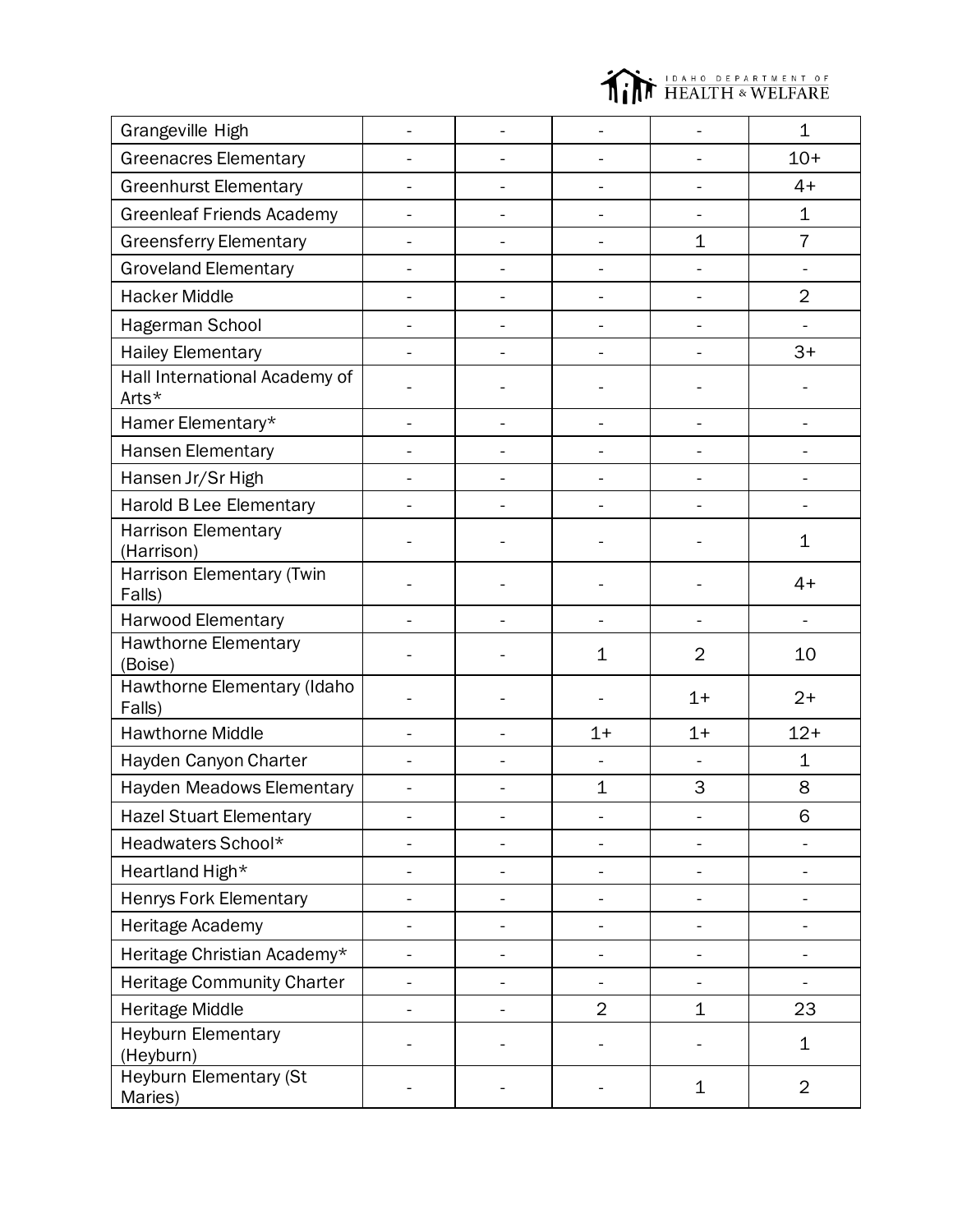

| <b>Hibbard Elementary</b>                       |                              |                |                          | $1+$           |
|-------------------------------------------------|------------------------------|----------------|--------------------------|----------------|
| <b>Hidden Springs Elementary</b>                | ÷,                           |                | $\overline{\phantom{0}}$ | 3              |
| High Desert*                                    |                              |                |                          |                |
| <b>Highland High</b>                            | -                            | $7+$           | $\frac{1}{2}$            | $28+$          |
| <b>Highlands Elementary</b>                     |                              |                |                          | 9              |
| <b>Hillcrest Elementary</b><br>(American Falls) |                              |                |                          |                |
| <b>Hillcrest Elementary (Boise)</b>             |                              |                |                          | 8              |
| <b>Hillcrest High</b>                           |                              | 8              |                          | $64+$          |
| <b>Hillsdale Elementary</b>                     |                              |                |                          | 17             |
| Hillside Academy*                               |                              |                |                          |                |
| Hillside Junior High                            |                              |                |                          | 13             |
| Hilltop Adventist*                              |                              |                |                          |                |
| <b>Hillview Elementary</b>                      | $\mathbf 1$                  | $\overline{2}$ |                          | $14+$          |
| Hollister Elementary*                           |                              |                |                          |                |
| <b>Holy Family Catholic</b>                     |                              | $\mathbf 1$    |                          | 5              |
| Holy Rosary Catholic                            |                              |                |                          |                |
| Holy Spirit Catholic                            |                              |                | $\overline{a}$           | $\mathbf 1$    |
| <b>Homedale Elementary</b>                      |                              |                |                          | 4              |
| Homedale High                                   | -                            |                | $\overline{\phantom{0}}$ | 4              |
| Homedale Middle                                 | $\overline{a}$               | ÷,             | ÷,                       | 4              |
| <b>Hope Elementary</b>                          | L.                           | ÷              | $\mathbf 1$              | $\mathbf 1$    |
| Hope Lutheran                                   | $\overline{a}$               |                |                          |                |
| Horizon Elementary (Boise)                      |                              |                |                          | 4              |
| Horizon Elementary (Jerome)                     |                              |                |                          |                |
| Horseshoe Bend K-12                             |                              |                |                          | $\overline{2}$ |
| <b>Howard E Thirkill Primary</b>                | $\overline{a}$               |                | $\overline{a}$           |                |
| Howe Elementary*                                | $\overline{\phantom{0}}$     | ÷              | $\overline{\phantom{0}}$ | $\frac{1}{2}$  |
| <b>Hubbard Elementary</b>                       | $\overline{a}$               | ÷              | $\overline{a}$           | 11             |
| <b>Hunter Elementary</b>                        |                              | $\mathbf 1$    |                          | 9              |
| I B Perrine Elementary                          | -                            | $\mathbf 1$    | 1                        | $\overline{7}$ |
| I T Stoddard Elementary                         | $\qquad \qquad \blacksquare$ |                |                          | $\blacksquare$ |
| Idaho Arts Charter                              | $\mathbf 1$                  |                |                          | $\overline{2}$ |
| Idaho City Middle/High                          |                              |                |                          | 5              |
| Idaho College & Career<br>Readiness Charter**   |                              |                |                          |                |
| Idaho Connects Online **                        | $\blacksquare$               | ÷,             | $\blacksquare$           | $\blacksquare$ |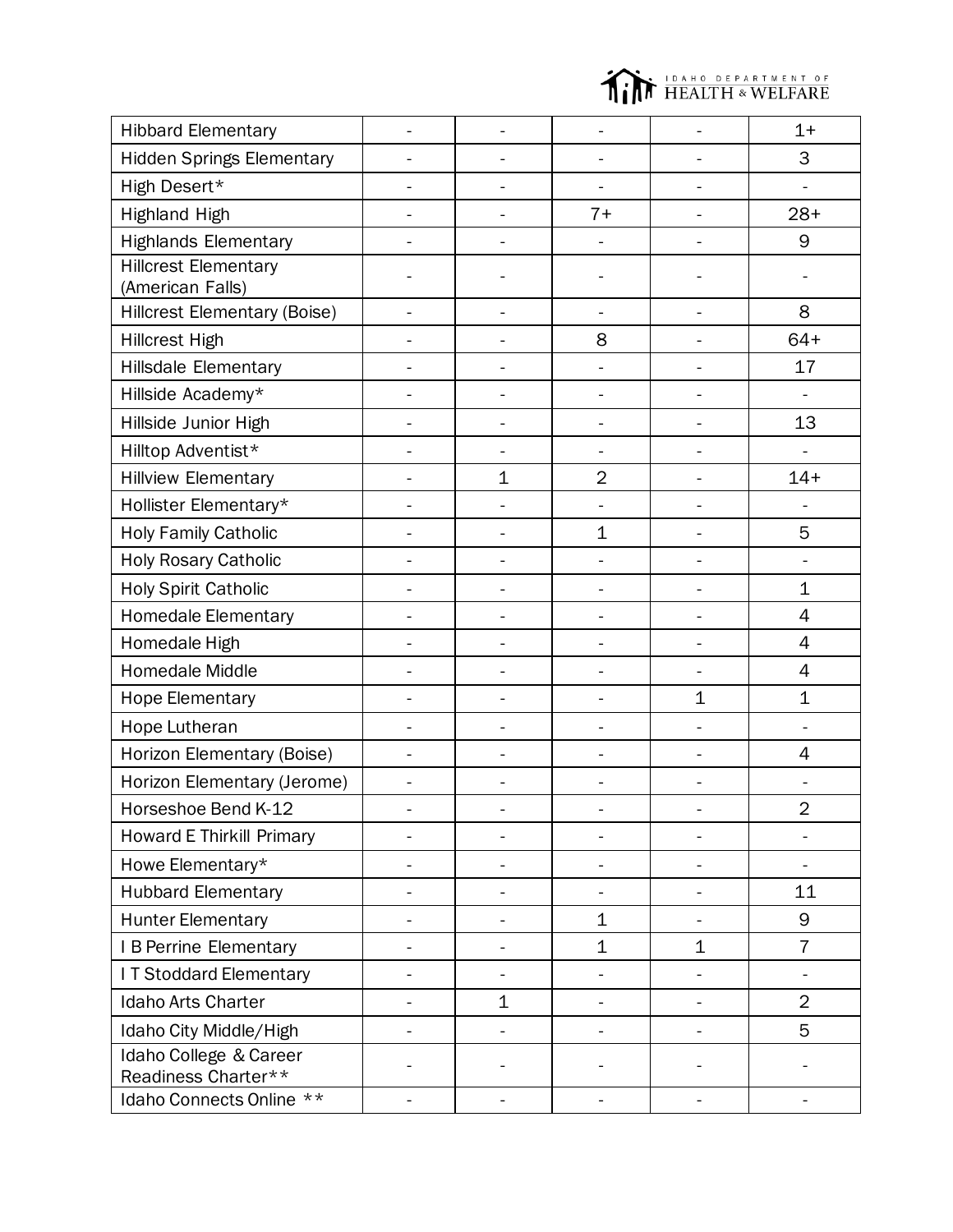

| <b>Idaho Connects Online</b><br>Alternative** |                |                |                          |                          |
|-----------------------------------------------|----------------|----------------|--------------------------|--------------------------|
| <b>Idaho Distance Education</b><br>Academy    |                |                |                          |                          |
| Idaho Falls Adventist*                        | $\overline{a}$ | $\blacksquare$ | $\frac{1}{2}$            | $\overline{\phantom{a}}$ |
| Idaho Falls Senior High                       |                | $1+$           | $2+$                     | $13+$                    |
| Idaho Fine Arts Academy                       |                |                | $\mathbf 1$              | 5                        |
| Idaho Hill Elementary                         |                |                |                          |                          |
| Idaho Home Learning<br>Academy                |                |                |                          |                          |
| Idaho School for the Deaf<br>and Blind        |                |                |                          |                          |
| Idaho Science and<br>Technology Charter       |                |                |                          | 3                        |
| <b>Idaho Technical Career</b><br>Academy**    |                |                |                          |                          |
| Idaho Virtual Academy**                       |                |                |                          |                          |
| Idaho Youth Challenge<br>Academy              |                |                |                          | 56                       |
| <b>Immaculate Conception</b><br>Academy       |                |                |                          | $\overline{2}$           |
| Immanuel Lutheran                             |                |                |                          |                          |
| Independence Alternative<br>High              |                |                |                          |                          |
| Indian Creek Elementary                       |                |                | ÷,                       | $\mathbf 1$              |
| Indian Hills Elementary                       |                |                |                          | $4+$                     |
| Indianhead Academy High*                      |                |                | ÷                        |                          |
| Initial Point High                            |                |                |                          | $\overline{2}$           |
| <b>Inkom Elementary</b>                       |                |                |                          |                          |
| Innovate Academy and<br>Preparatory*          |                |                |                          |                          |
| Insight of Idaho                              |                |                |                          |                          |
| Inspire Virtual Charter**                     |                |                |                          |                          |
| Iona Elementary                               |                | $\overline{2}$ |                          | $9+$                     |
| Iowa Elementary                               |                |                | -                        | $\overline{2}$           |
| <b>Irving Middle</b>                          |                | $\mathbf 1$    | $\overline{\phantom{0}}$ | $13+$                    |
| Island Park Charter*                          |                |                |                          |                          |
| iSuceed Virtual High**                        |                | $\blacksquare$ | -                        | -                        |
| J Russell Elementary                          |                |                |                          |                          |
| J.R. Simplot Elementary                       |                | $\blacksquare$ | $\overline{\phantom{0}}$ |                          |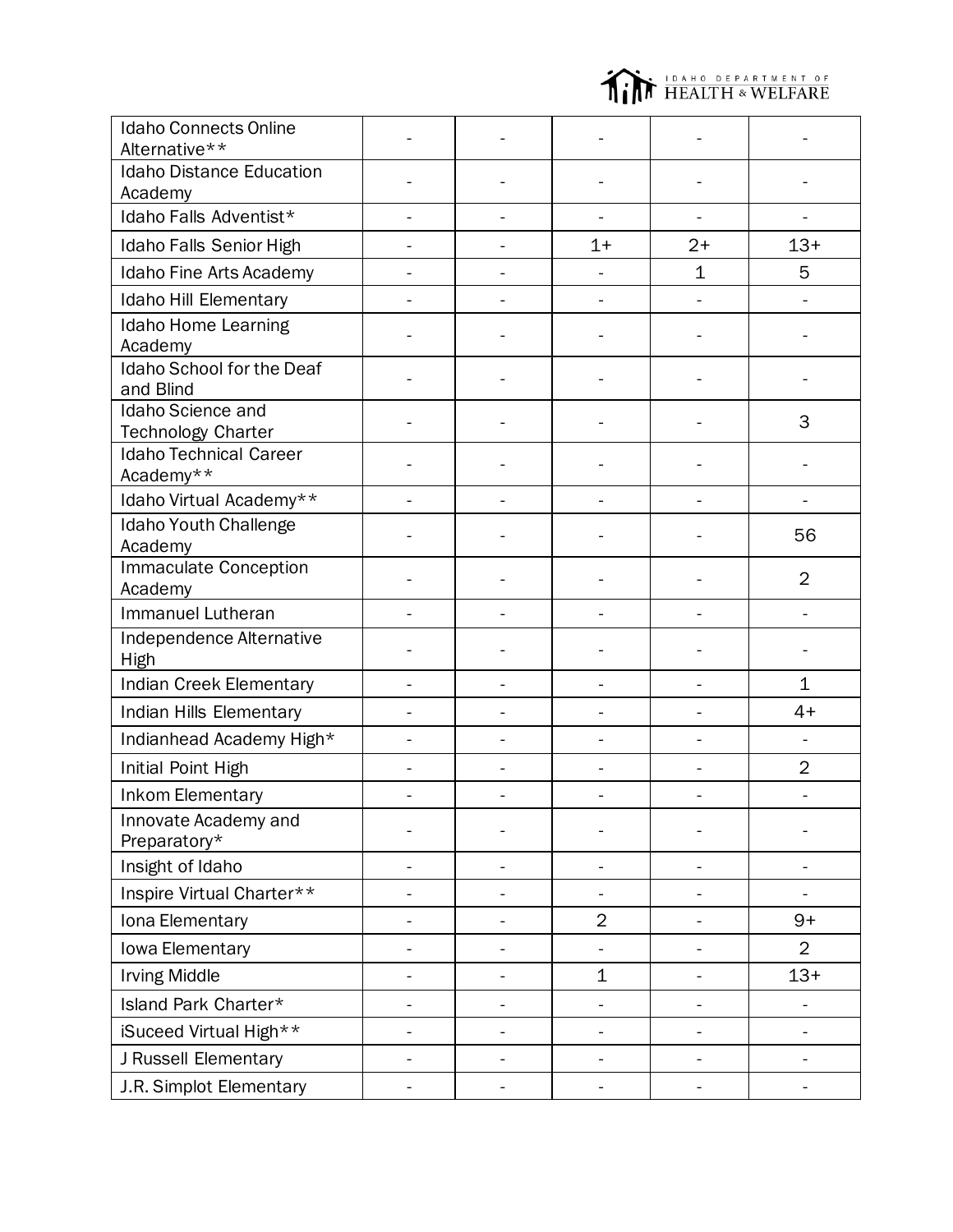

| Jefferson Elementary (Boise)        |                          |                |                          |                          | $\overline{2}$ |
|-------------------------------------|--------------------------|----------------|--------------------------|--------------------------|----------------|
| Jefferson Elementary                |                          |                |                          |                          |                |
| (Jerome)                            |                          |                |                          |                          |                |
| Jefferson Elementary<br>(Pocatello) |                          |                |                          |                          | $2+$           |
| Jefferson Elementary (Rigby)        |                          |                |                          |                          |                |
| Jefferson High                      |                          |                |                          |                          |                |
| Jefferson Middle                    |                          |                |                          |                          | $\overline{4}$ |
| Jenifer Middle School               |                          |                | $\ddot{\phantom{1}}$     | $\overline{a}$           | 14             |
| Jerome Academy*                     |                          |                |                          |                          |                |
| Jerome High                         |                          | $\mathbf 1$    | $\mathbf 1$              | $\overline{2}$           | 58             |
| Jerome Middle                       |                          |                |                          |                          |                |
| John Brown Elementary               |                          | -              | -                        | $\overline{2}$           | 10             |
| John V Evans Elementary             |                          | ä,             | $\blacksquare$           |                          |                |
| Joplin Elementary                   |                          | ÷,             | $\mathbf{1}$             | $\mathbf 1$              | 3              |
| Juliaetta Elementary                |                          | ä,             | -                        | -                        |                |
| Kamiah Bible Academy*               |                          |                | -                        | $\overline{\phantom{0}}$ |                |
| Kamiah Elementary                   |                          |                | -                        | $\overline{a}$           |                |
| Kamiah High                         |                          |                | -                        | $\overline{a}$           |                |
| Kamiah Middle                       |                          | $\blacksquare$ | $\frac{1}{2}$            | -                        |                |
| Kellogg High                        |                          |                | $\overline{2}$           | $\overline{7}$           | 12             |
| Kellogg Middle                      |                          | $\blacksquare$ | $\overline{a}$           | $\overline{\phantom{0}}$ | $1+$           |
| Kendrick Jr/Sr High                 |                          | L,             |                          | ÷                        | $\overline{a}$ |
| Kennedy Elementary                  |                          |                | $\mathbf 1$              |                          | 1              |
| Kenneth J Carberry<br>Elementary    |                          |                |                          |                          | $13+$          |
| Kershaw Intermediate                |                          |                |                          |                          |                |
| <b>Kimberly Elementary</b>          |                          | $\overline{a}$ |                          | -                        |                |
| Kimberly High                       |                          |                |                          |                          | $16+$          |
| Kimberly Middle                     |                          | ÷,             | -                        | $\overline{\phantom{0}}$ |                |
| Kinport Middle*                     |                          |                |                          | Ĭ.                       |                |
| Koelsch Elementary                  |                          | -              | -                        | $\overline{\phantom{0}}$ | 1              |
| Kootenai Bridge Academy**           | $\overline{\phantom{0}}$ | ÷,             | $\overline{\phantom{0}}$ | -                        |                |
| Kootenai Elementary                 |                          |                |                          | $\mathbf 1$              | $\overline{2}$ |
| Kootenai Jr/Sr High                 |                          | -              | $\mathbf 1$              |                          | $\overline{2}$ |
| Kuna & Swan Falls High<br>Schools   |                          |                |                          |                          | 51             |
| Kuna Middle                         |                          |                |                          |                          | 16             |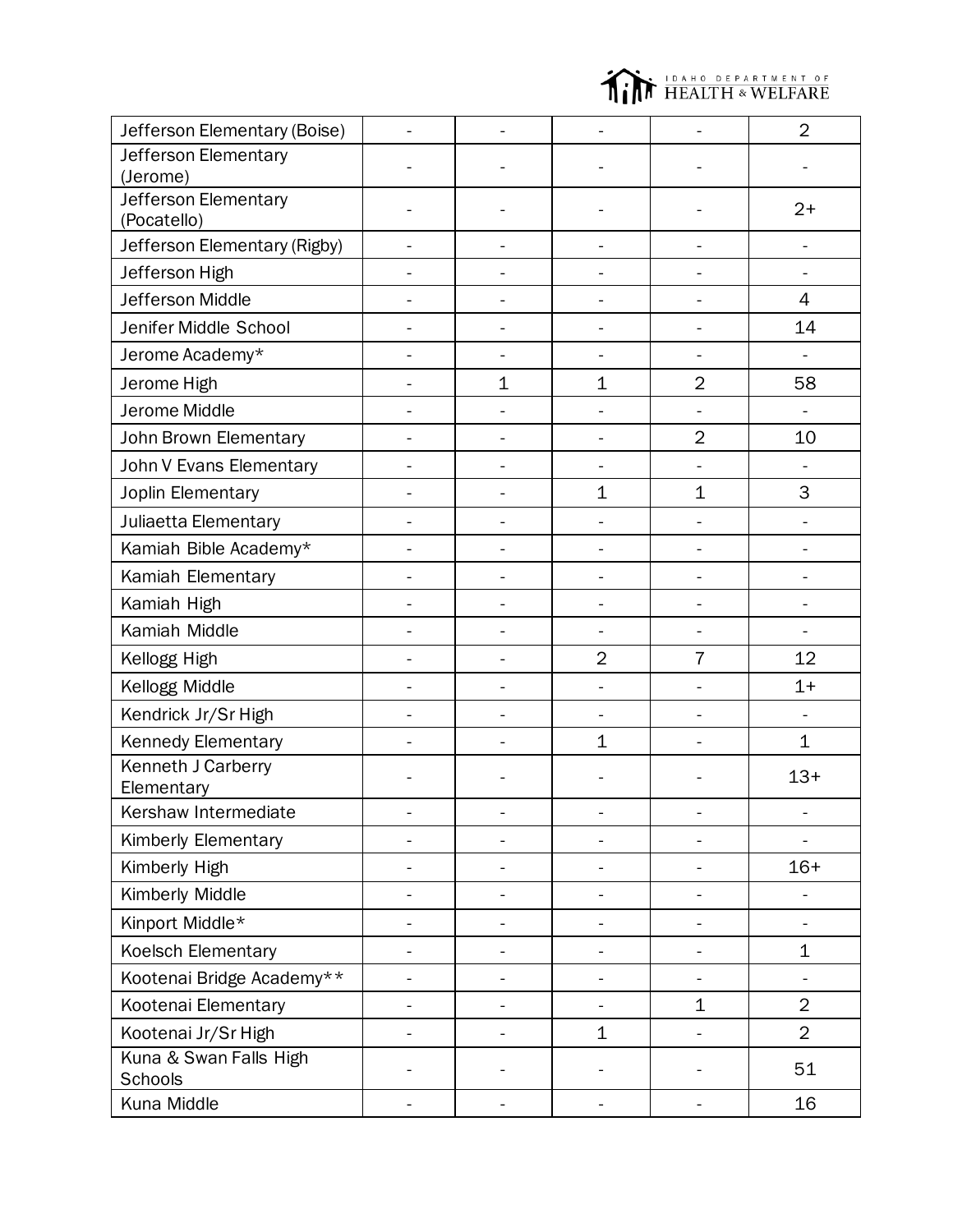

| Lake City Academy                        |                          |                          |                          |                          | $\mathbf 1$    |
|------------------------------------------|--------------------------|--------------------------|--------------------------|--------------------------|----------------|
| Lake City High                           | $\overline{\phantom{a}}$ | ä,                       | 14                       | 16                       | 111            |
| Lake Hazel Elementary                    |                          |                          |                          | $\mathbf 1$              | 6              |
| Lake Hazel Middle                        | -                        | -                        | $\blacksquare$           | 5                        | 24             |
| Lake Pend Oreille High                   |                          | -                        | $\blacksquare$           | $\overline{a}$           | $\mathbf 1$    |
| Lake Ridge Elementary                    |                          | $\overline{a}$           | $\overline{\phantom{0}}$ | $\blacksquare$           | $\overline{4}$ |
| Lakeland Junior High                     |                          | $\overline{a}$           | 3                        | 5                        | 15             |
| Lakeland Senior High                     |                          | $\overline{a}$           | ÷,                       | 6                        | 22             |
| Lakes Magnet Middle                      |                          | $\overline{a}$           | $\mathbf 1$              | $\mathbf 1$              | 20             |
| Lakeside Elementary                      | $\blacksquare$           | -                        | ÷,                       | $\overline{a}$           | ÷,             |
| Lakeside High                            |                          | $\overline{a}$           |                          | $\overline{a}$           |                |
| Lakeside Middle                          |                          | -                        |                          |                          | $\overline{2}$ |
| Lakevue Elementary                       | ÷.                       | $\overline{\phantom{0}}$ | $\overline{\phantom{0}}$ | $\mathbf 1$              | 4              |
| Lam Christian Academy                    |                          | -                        |                          |                          |                |
| Lapwai Elementary                        |                          | -                        |                          | $\overline{a}$           | L.             |
| Lapwai Middle/High                       |                          |                          |                          |                          |                |
| Lava Elementary                          |                          |                          |                          |                          |                |
| Leadore School                           |                          |                          |                          |                          |                |
| Legacy Charter                           |                          |                          |                          |                          | 3              |
| Lena Whitmore Elementary                 |                          |                          |                          |                          | $\overline{2}$ |
| Les Bois Junior High                     |                          |                          |                          |                          | 8              |
| Lewis & Clark Elementary<br>(Pocatello)  |                          |                          |                          | $\overline{2}$           | $4+$           |
| Lewis And Clark Elementary<br>(Caldwell) |                          |                          |                          |                          | 5              |
| Lewis and Clark Middle                   |                          |                          |                          | $\mathbf 1$              | 21             |
| Lewiston High                            |                          |                          |                          |                          | 45             |
| <b>Liberty Charter</b>                   |                          | $\mathbf 1$              |                          |                          | 10             |
| Liberty Elementary                       |                          |                          | $\mathbf 1$              | $\overline{2}$           | 13             |
| Lighthouse Christian                     |                          |                          |                          |                          |                |
| Lighthouse Montessori Farm               | $\overline{a}$           |                          | $\overline{\phantom{0}}$ | -                        | ÷,             |
| Lillian Vallely*                         | ÷,                       |                          | $\overline{a}$           |                          |                |
| Lincoln Elementary (Caldwell)            | ä,                       |                          | $\overline{\phantom{0}}$ | -                        | 3              |
| Lincoln Elementary (Rexburg)             |                          |                          |                          |                          | 6              |
| Lincoln Elementary (Twin<br>Falls)       |                          |                          | $\mathbf 1$              | 1                        | 10             |
| Lincoln High                             | $\blacksquare$           | ÷,                       | $\blacksquare$           | $\overline{\phantom{0}}$ | $4+$           |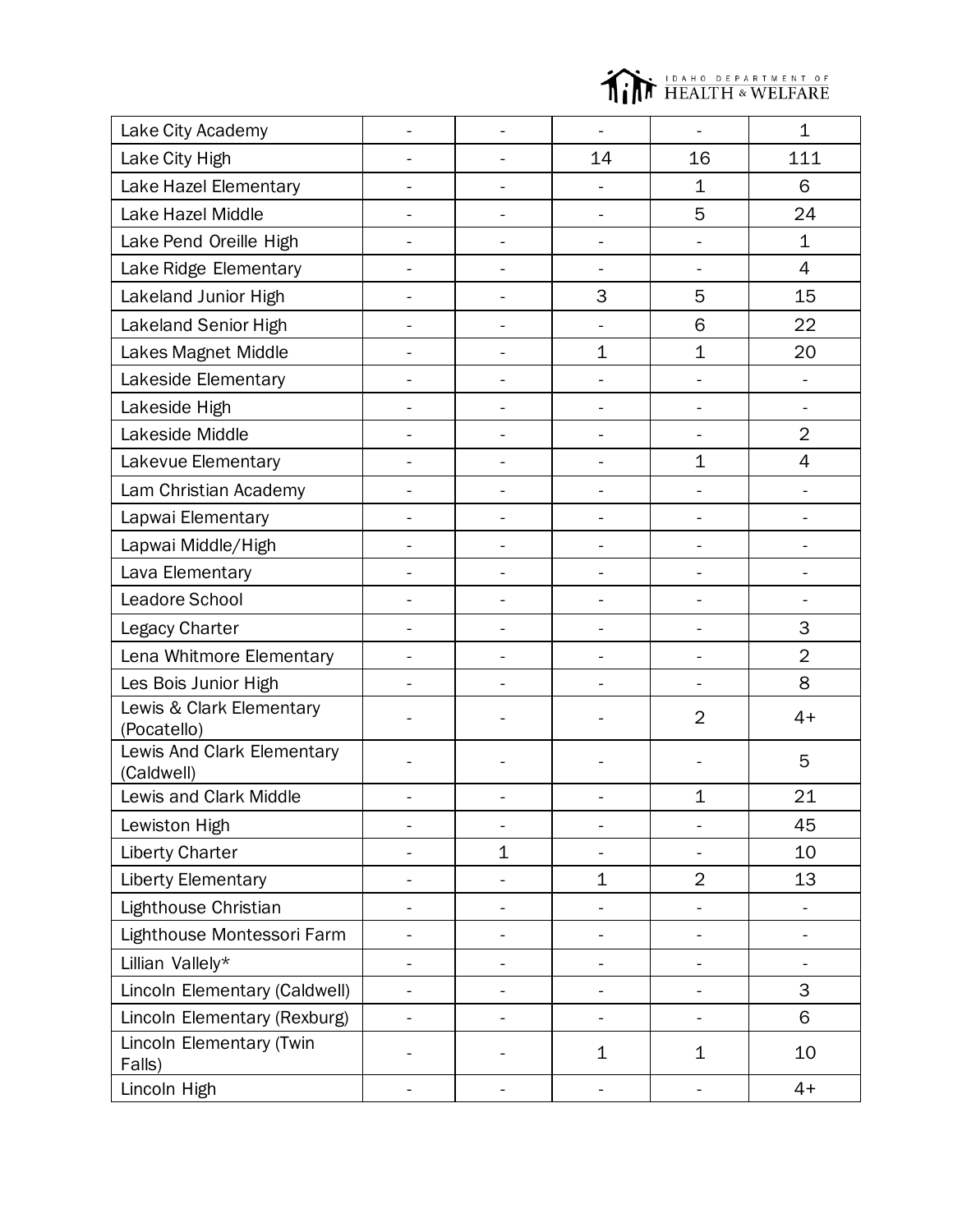

| Linden Park Elementary                  |                          |                          | $1+$                     | $1+$                     | $3+$           |
|-----------------------------------------|--------------------------|--------------------------|--------------------------|--------------------------|----------------|
| Lindy Ross Elementary*                  |                          | $\overline{a}$           |                          | ÷,                       |                |
| Logos School                            |                          |                          |                          | $\ddot{\phantom{1}}$     |                |
| Lone Star Middle                        |                          |                          |                          |                          | $17+$          |
| Longfellow Elementary<br>(Boise)        |                          | 1                        |                          |                          | 6              |
| Longfellow Elementary (Idaho<br>Falls)  |                          |                          |                          |                          | $2+$           |
| Lowell Elementary                       |                          | $\overline{a}$           |                          | $\mathbf 1$              | $\overline{7}$ |
| <b>Lowell Scott Middle</b>              |                          |                          |                          | 3                        | 22             |
| Lowman Elementary*                      |                          |                          |                          | $\overline{a}$           |                |
| <b>Lposd Home School</b><br>Academy*    |                          |                          |                          |                          |                |
| Mackay Elementary                       |                          | $\blacksquare$           | $\blacksquare$           | $\overline{\phantom{0}}$ |                |
| Mackay Jr/Sr High                       |                          | $\overline{a}$           | $\overline{a}$           | $\blacksquare$           | $\mathbf{r}$   |
| Madison Junior High                     |                          |                          | $\mathbf 1$              | $\overline{\phantom{0}}$ | $25+$          |
| <b>Madison Middle</b>                   |                          |                          | 3                        |                          | 18             |
| Madison Senior High                     |                          | $\overline{a}$           | 3                        | $\overline{2}$           | 51             |
| Magic Valley High                       |                          |                          |                          |                          | 3              |
| <b>Malad Elementary</b>                 |                          | $\overline{a}$           |                          | $\overline{a}$           |                |
| <b>Malad Middle</b>                     |                          |                          |                          |                          |                |
| Malad Senior High                       |                          |                          |                          |                          |                |
| Maple Grove Elementary                  |                          |                          | $\mathbf 1$              |                          | 8              |
| Marsh Valley High                       |                          |                          |                          |                          | $\overline{a}$ |
| Marsh Valley Middle                     |                          |                          |                          |                          | 8              |
| <b>Marsing Elementary</b>               |                          | $\blacksquare$           | $\overline{a}$           | $\mathbf 1$              | $\overline{7}$ |
| Marsing High                            |                          |                          |                          |                          | 4              |
| <b>Marsing Middle</b>                   |                          | $\overline{a}$           |                          | ÷,                       | $\mathbf 1$    |
| Mary McPherson Elementary               |                          |                          | $\mathbf 1$              |                          | 8              |
| Maxine Johnson Elementary               | $\blacksquare$           | 1                        | $\overline{\phantom{0}}$ | $\blacksquare$           | $\mathbf 1$    |
| <b>McCain Middle</b>                    |                          |                          |                          | 1                        | $\overline{7}$ |
| <b>McCall Outdoor Science</b><br>School |                          |                          |                          |                          |                |
| McCall-Donnelly High                    | $\overline{\phantom{0}}$ | $\overline{\phantom{a}}$ | 5                        | $\overline{4}$           | 22             |
| <b>McGhee Elementary</b>                |                          |                          |                          |                          | $\mathbf 1$    |
| <b>McMillan Elementary</b>              |                          | $\overline{a}$           | 4                        | $\frac{1}{2}$            | 9              |
| McSorley Elementary                     |                          |                          |                          |                          | 3              |
| <b>Meadows Valley</b>                   |                          |                          |                          |                          |                |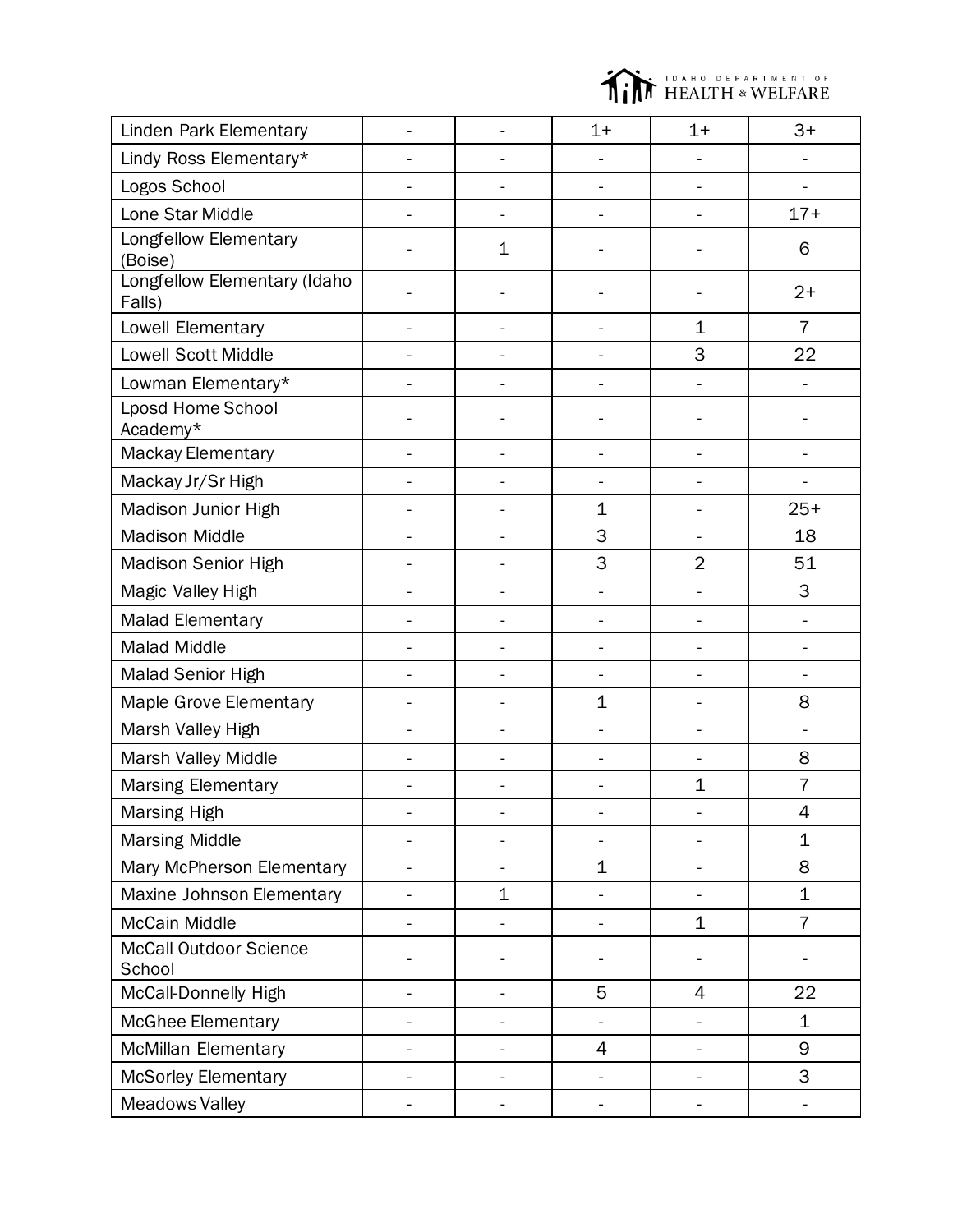

| <b>Melba Elementary</b>             |                |                          |              |                |                |
|-------------------------------------|----------------|--------------------------|--------------|----------------|----------------|
| Melba Jr/Sr High                    |                | L.                       |              | $\overline{a}$ | $\overline{4}$ |
| Meridian Academy                    |                |                          |              |                | 5              |
| Meridian Elementary                 |                | -                        | 1            | $\overline{a}$ | 9              |
| Meridian High                       |                | $\overline{2}$           |              | 8              | 74             |
| Meridian Medical Arts Charter       |                |                          |              |                | $\overline{2}$ |
| Meridian Middle                     |                | $\overline{a}$           |              | $\overline{2}$ | 25             |
| Meridian Technical Charter          |                |                          |              | $\overline{a}$ | $\mathbf 1$    |
| <b>Middleton Academy</b>            |                |                          |              |                |                |
| Middleton Heights<br>Elementary     |                |                          |              |                | 1              |
| Middleton High                      |                |                          |              |                | 5              |
| Middleton Middle                    |                |                          |              | $\mathbf 1$    | 8              |
| Middleton Mill Creek<br>Elementary  |                |                          |              |                |                |
| Midvale Alternative*                |                |                          |              |                |                |
| Midvale School                      |                | $\mathbf 1$              |              |                | 5              |
| Midway Elementary                   |                |                          |              |                |                |
| Mill Creek Elementary               |                |                          | $\mathbf{1}$ | ÷              | 3              |
| Minico Senior High                  |                |                          |              |                | 21             |
| Monroe Elementary                   |                |                          |              |                | 6              |
| Monticello Montessori<br>Charter    |                |                          |              |                |                |
| <b>Moreland Elementary</b>          |                |                          |              |                |                |
| Morley Nelson Elementary            |                |                          |              |                | 13             |
| Morningside Elementary              |                |                          |              | $\mathbf 1$    | $\mathbf 1$    |
| <b>Moscow Charter</b>               |                |                          |              |                |                |
| Moscow High                         |                | $\mathbf 1$              | ÷,           | 4              | 15             |
| Moscow Middle                       |                |                          |              | $\overline{2}$ | $\overline{7}$ |
| <b>MOSAICS Public</b>               | $\overline{a}$ | $\mathbf 1$              | ÷,           | -              | $\mathbf 1$    |
| Mount Hall Elementary               |                | -                        |              | -              | $\mathbf 1$    |
| Mountain Academy of Teton           |                |                          |              |                | ÷,             |
| Mountain Home Junior High           |                | -                        |              |                | 3              |
| Mountain Home Sr High               |                | $\overline{\phantom{0}}$ |              |                | 14             |
| Mountain Valley Elementary          |                | $\overline{1}$           |              |                | $14+$          |
| Mountain View Elementary<br>(Boise) |                |                          |              |                | $\mathbf 1$    |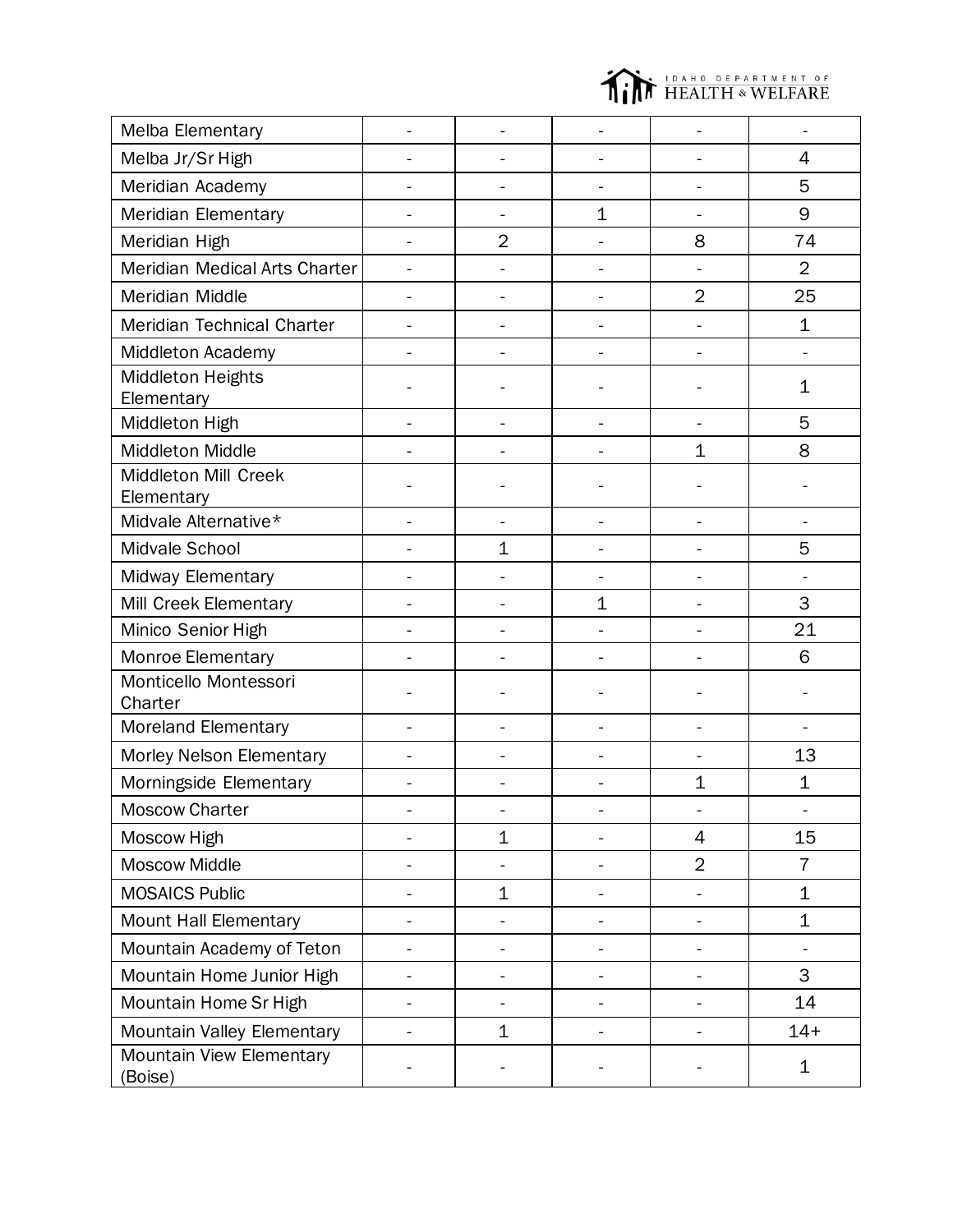

| Mountain View Elementary<br>(Burley)          |                |                |                              |                          |                          |
|-----------------------------------------------|----------------|----------------|------------------------------|--------------------------|--------------------------|
| <b>Mountain View Elementary</b><br>(McCammon) |                |                |                              |                          |                          |
| Mountain View High                            | $\blacksquare$ | ÷,             | $\overline{\phantom{0}}$     | 11                       | 82                       |
| <b>Mountain View Middle</b>                   |                |                |                              |                          |                          |
| Mountainview Alternative<br><b>High</b>       |                |                |                              |                          | 1                        |
| Mt Harrison Jr/Sr High                        | $\overline{a}$ | $\blacksquare$ | $\qquad \qquad \blacksquare$ | $\overline{\phantom{0}}$ |                          |
| <b>Mullan Schools</b>                         |                |                |                              |                          | 3                        |
| Mullan Trail Elementary                       |                |                |                              |                          | 5                        |
| Murtaugh Schools                              |                |                |                              |                          |                          |
| Nampa Christian                               |                |                |                              |                          | 22                       |
| Nampa Senior High                             |                |                |                              |                          | $25+$                    |
| Naples Elementary                             |                |                |                              |                          |                          |
| New Horizon High                              |                |                |                              |                          | 3                        |
| <b>New Horizon Magnet</b>                     |                |                |                              |                          | $\overline{2}$           |
| New Plymouth Elementary                       |                |                | ÷,                           | $\mathbf 1$              | 10                       |
| New Plymouth High                             |                |                |                              | $\overline{a}$           | 8                        |
| New Plymouth Middle                           |                |                | $\overline{a}$               |                          | 5                        |
| New Vision High                               |                |                |                              | $\overline{2}$           | $\overline{4}$           |
| Nezperce School                               |                |                | 8                            |                          | 12                       |
| North Elementary                              |                | $\frac{1}{2}$  | $\overline{\phantom{0}}$     | $\frac{1}{2}$            | 4                        |
| North Fremont Jr/Sr High                      |                | $\overline{a}$ | ÷,                           | $\overline{\phantom{0}}$ |                          |
| North Gem Elementary                          |                | ÷,             | $\overline{\phantom{0}}$     | $\overline{\phantom{0}}$ | -                        |
| North Gem High                                |                |                |                              |                          |                          |
| North Gem Middle*                             |                |                |                              |                          |                          |
| North Idaho Christian                         |                |                |                              |                          | $\overline{2}$           |
| North Idaho Stem Charter<br>Academy           |                |                |                              | $\mathbf 1$              | $\overline{2}$           |
| North Junior High                             |                |                |                              |                          | 19                       |
| North Star Charter                            |                |                |                              |                          | 33                       |
| North Valley Academy                          |                |                |                              |                          |                          |
| Northside Elementary                          |                |                | $\mathbf 1$                  |                          | 5                        |
| Northwest Expedition<br>Academy               |                |                | $\overline{2}$               | 1                        | 16                       |
| <b>Notus Elementary</b>                       |                |                | $\overline{\phantom{0}}$     | $\overline{\phantom{0}}$ | $\overline{\phantom{0}}$ |
| Notus Jr/Sr High                              |                |                |                              | $\frac{1}{2}$            | $\overline{2}$           |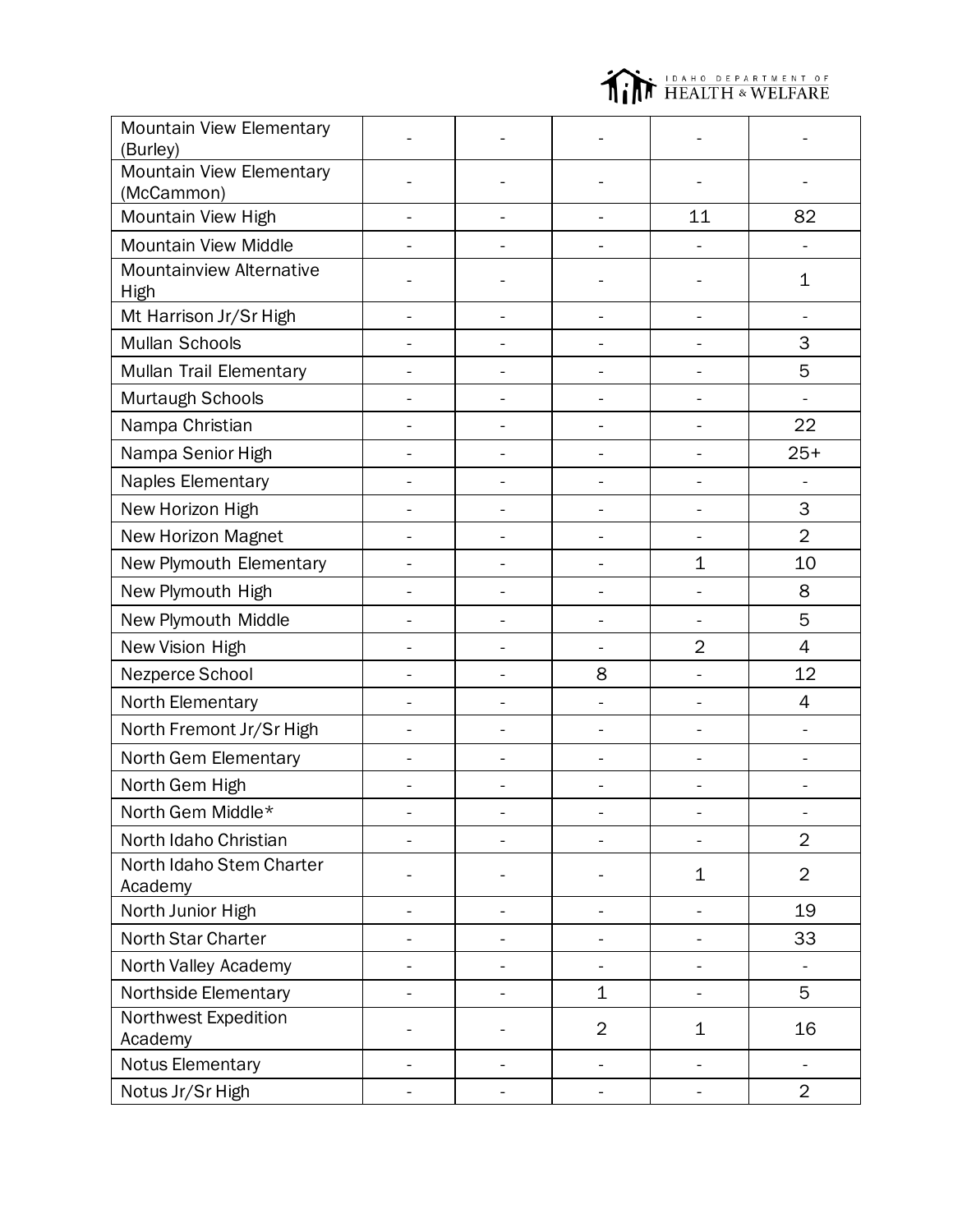

| Novitas Academy*                   |                          |   |                |                |
|------------------------------------|--------------------------|---|----------------|----------------|
| Oakley Elementary                  |                          |   |                |                |
| Oakley Jr/Sr High                  |                          |   |                |                |
| Oakwood Elementary                 |                          |   |                | 16             |
| Ola Elementary*                    |                          |   |                |                |
| Oneida High*                       |                          |   |                |                |
| Orchards Elementary                |                          |   |                | $\overline{2}$ |
| Oregon Trail Elementary            |                          |   |                | 5              |
| Orofino Elementary                 |                          |   |                |                |
| Orofino High                       |                          |   |                |                |
| Owyhee Elementary (Boise)          |                          |   |                | $\mathbf 1$    |
| Owyhee Elementary (Nampa)          |                          |   |                | 3              |
| Palouse Hills Christian*           |                          |   |                |                |
| Palouse Prairie Charter            |                          |   |                |                |
| Paradise Creek Regional<br>High*   |                          |   |                |                |
| Paramount Elementary               |                          |   |                | 4              |
| Paris Elementary                   |                          |   |                |                |
| Park Intermediate                  |                          |   |                | 5              |
| Park Ridge Elementary              |                          |   |                | 5              |
| Parker-Egin Elementary             |                          |   |                |                |
| Parma High                         |                          |   |                | $\mathbf 1$    |
| Parma Middle                       | $\mathbf 1$              |   |                | $\mathbf 1$    |
| Pathways in Education              |                          |   |                |                |
| Pathways Middle                    |                          |   | $\overline{2}$ | 4              |
| Paul Elementary                    |                          |   |                |                |
| Payette High                       |                          |   |                | 18             |
| Payette Lakes Middle               |                          |   | $\overline{2}$ | 4              |
| Payette Primary                    |                          |   |                | 6              |
| Payette River Technical<br>Academy |                          |   |                |                |
| Peace Valley Charter               |                          |   |                | 1              |
| Peck Elementary*                   |                          |   |                |                |
| Pend Oreille Valley Adventist*     |                          |   |                |                |
| Pepper Ridge Elementary            |                          |   |                | 8              |
| Peregrine Elementary               |                          | 3 |                | $\degree$ 1    |
| Petra Christian Academy*           | $\overline{\phantom{0}}$ |   | -              | ۰              |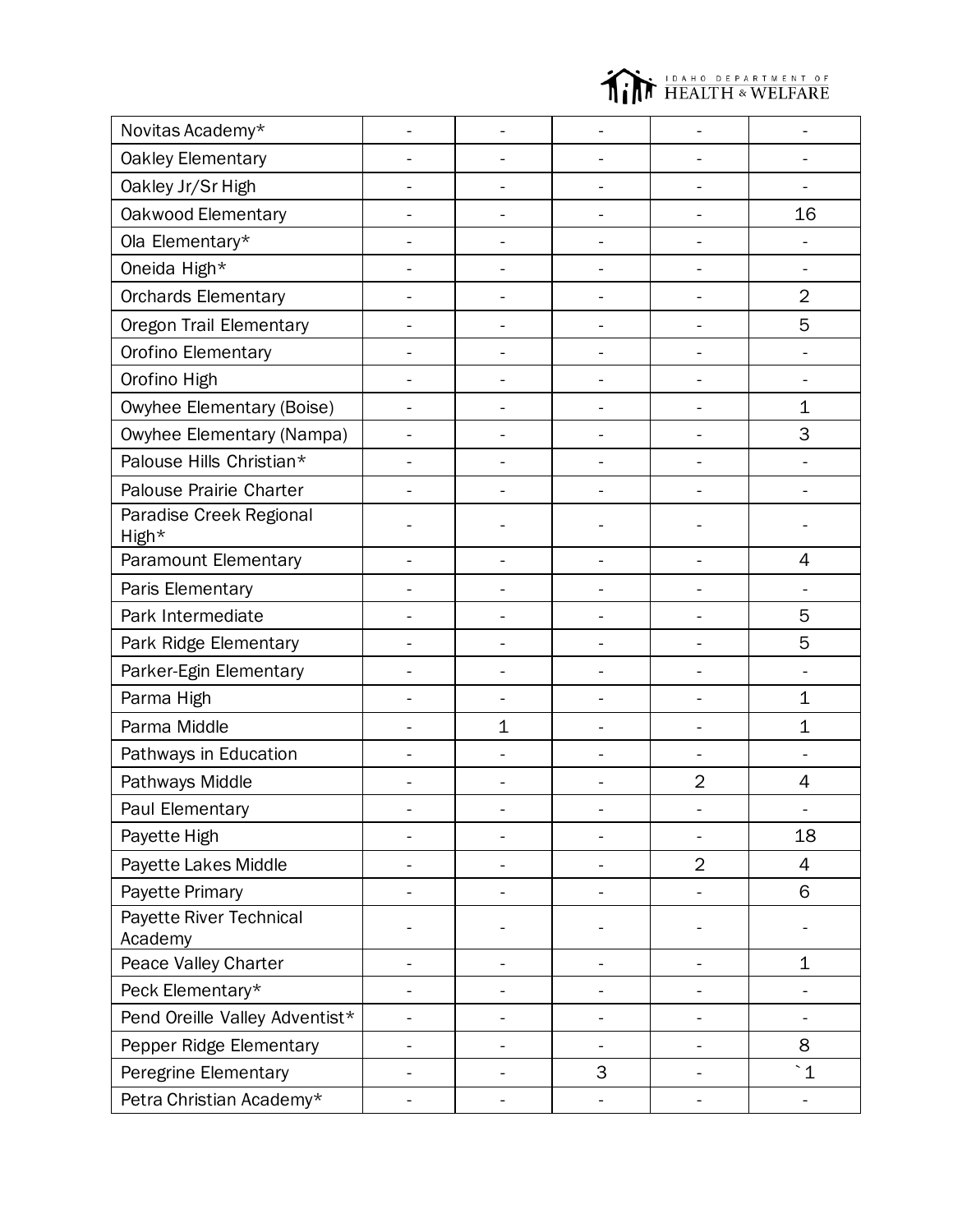

| Philo T Farnsworth                   |    |             |                          |                |                          |
|--------------------------------------|----|-------------|--------------------------|----------------|--------------------------|
| Elementary                           |    |             |                          |                |                          |
| Pierce Park Elementary               |    | L.          |                          | $\blacksquare$ | $\mathbf 1$              |
| Pillar Falls Elementary              |    |             | $\mathbf 1$              | $\mathbf 1$    | 4                        |
| Pine Elem/Jr High*                   |    |             |                          |                |                          |
| Pinecrest Academy of Idaho*          |    |             |                          |                |                          |
| <b>Pinehurst Elementary</b>          |    |             |                          |                | $\mathbf 1$              |
| Pioneer Elementary                   |    |             |                          | $\mathbf 1$    | $\overline{7}$           |
| Pioneer Montessori                   |    |             |                          |                | $\overline{2}$           |
| <b>Pioneer Primary</b>               |    |             |                          |                | 9                        |
| Pioneer School of the Arts           |    | $\mathbf 1$ |                          | 3              | 5                        |
| Pleasant Valley Elem/Jr<br>High*     |    |             |                          |                |                          |
| Pleasant View Elementary             |    |             |                          | 3              | 6                        |
| Pocatello Community Charter          |    |             | $\overline{a}$           | ÷,             |                          |
| Pocatello High                       |    |             |                          | L,             | $14 +$                   |
| Pocatello Valley Montessori*         |    |             |                          | $\overline{a}$ |                          |
| Ponderosa Elementary<br>(Meridian)   |    |             |                          | 4              | 8                        |
| Ponderosa Elementary (Post<br>Falls) |    |             | $\overline{2}$           | 1              | 6                        |
| Popplewell Elementary                |    |             | $\overline{\phantom{a}}$ | L,             | $\overline{\phantom{0}}$ |
| Post Falls High                      |    |             |                          | $\overline{7}$ | 40                       |
| Post Falls Middle                    |    |             | $\blacksquare$           | 3              | 8                        |
| <b>Potlatch Elementary</b>           |    |             |                          |                |                          |
| Potlatch Jr/Sr High                  |    |             |                          | ÷,             |                          |
| Prairie Elem/Jr High (Prairie)*      |    |             |                          |                |                          |
| Prairie Elementary<br>(Cottonwood)   |    |             |                          |                |                          |
| Prairie Jr/Sr High<br>(Cottonwood)   |    |             |                          |                |                          |
| Prairie View Elementary              |    | ÷.          | $\blacksquare$           | $\blacksquare$ | 3                        |
| Preston High                         |    |             | 4                        | $\frac{1}{2}$  | 44                       |
| Preston Jr High                      |    |             |                          | $\overline{2}$ | 19                       |
| Priest Lake Elementary*              |    | ÷,          | $\blacksquare$           | $\frac{1}{2}$  |                          |
| <b>Priest River Elementary</b>       |    |             |                          |                |                          |
|                                      |    | $\mathbf 1$ | $\overline{2}$           | $\overline{2}$ | 6                        |
| Priest River Jr High                 | ÷. | ÷,          | $\mathbf 1$              | $\blacksquare$ | 6                        |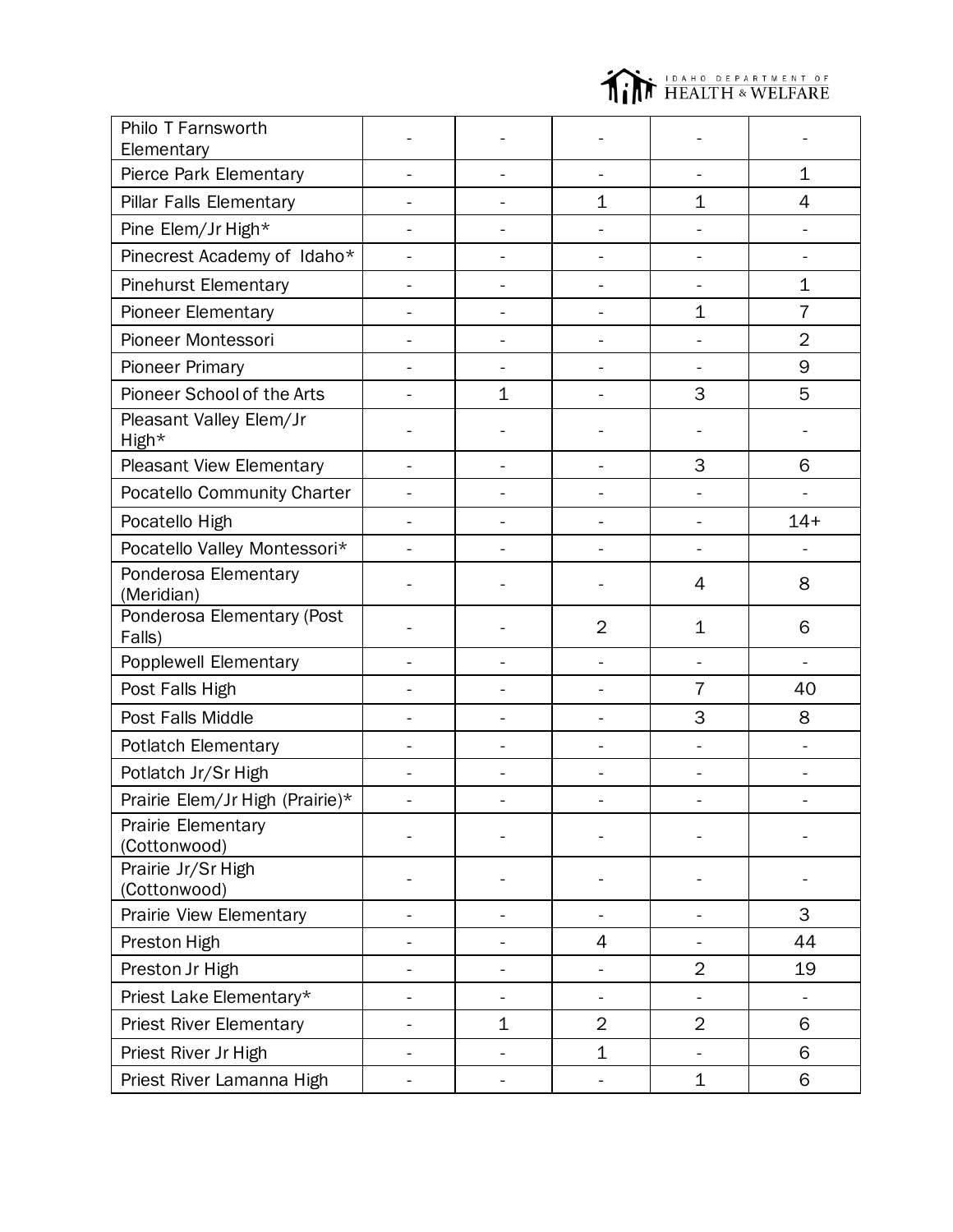

| <b>Project Impact Stem</b><br>Academy    |                |                |                |                |
|------------------------------------------|----------------|----------------|----------------|----------------|
| Project Patch*                           |                |                |                |                |
| <b>Prospect Elementary</b>               | $\mathbf 1$    |                | $\mathbf 1$    | 10             |
| Purple Sage Elementary                   |                |                |                |                |
| <b>Raft River Elementary</b>             |                |                |                |                |
| Raft River Jr/Sr High                    |                |                |                |                |
| Ramsey Magnet                            |                | $\mathbf 1$    | 4              | 21             |
| Reagan Elementary                        |                |                |                | 3              |
| Rebound School of<br>Opportunity         |                |                |                |                |
| Reed Elementary                          |                |                |                | 13             |
| Renaissance High                         |                |                | $\mathbf{1}$   | 27             |
| Rendezvous Upper<br>Elementary           |                |                |                |                |
| Richard Mckenna Charter-<br>Montessori   |                |                |                |                |
| Richard Mckenna Charter-<br>Online Alt** |                |                |                |                |
| Richard Mckenna Charter-<br>Online**     |                |                |                |                |
| Richard Mckenna Charter-<br>Onsite*      |                |                |                |                |
| Richfield                                |                |                |                |                |
| Ridge Crest Elementary                   |                |                |                |                |
| Ridgevue High                            |                | $\mathbf 1$    |                | $\overline{7}$ |
| Rigby High                               |                |                |                |                |
| <b>Rigby Middle</b>                      |                |                |                |                |
| <b>Riggins Elementary</b>                |                |                |                | ۰              |
| <b>Rimrock Elementary</b>                | $\overline{a}$ | 3              | ÷,             | $15+$          |
| Rimrock Jr/Sr High                       |                |                | $\overline{2}$ | $\overline{2}$ |
| <b>Ririe Elementary</b>                  |                | $\overline{a}$ |                |                |
| Ririe Jr/Sr High                         |                |                |                |                |
| <b>River City Middle</b>                 |                |                | 3              | 5              |
| River of Life Christian                  |                |                |                |                |
| <b>River Valley Elementary</b>           |                |                | 3              | 12             |
| Riverglen Jr High                        |                |                |                | 19             |
| Riverside Elementary<br>(Blackfoot)      |                |                |                |                |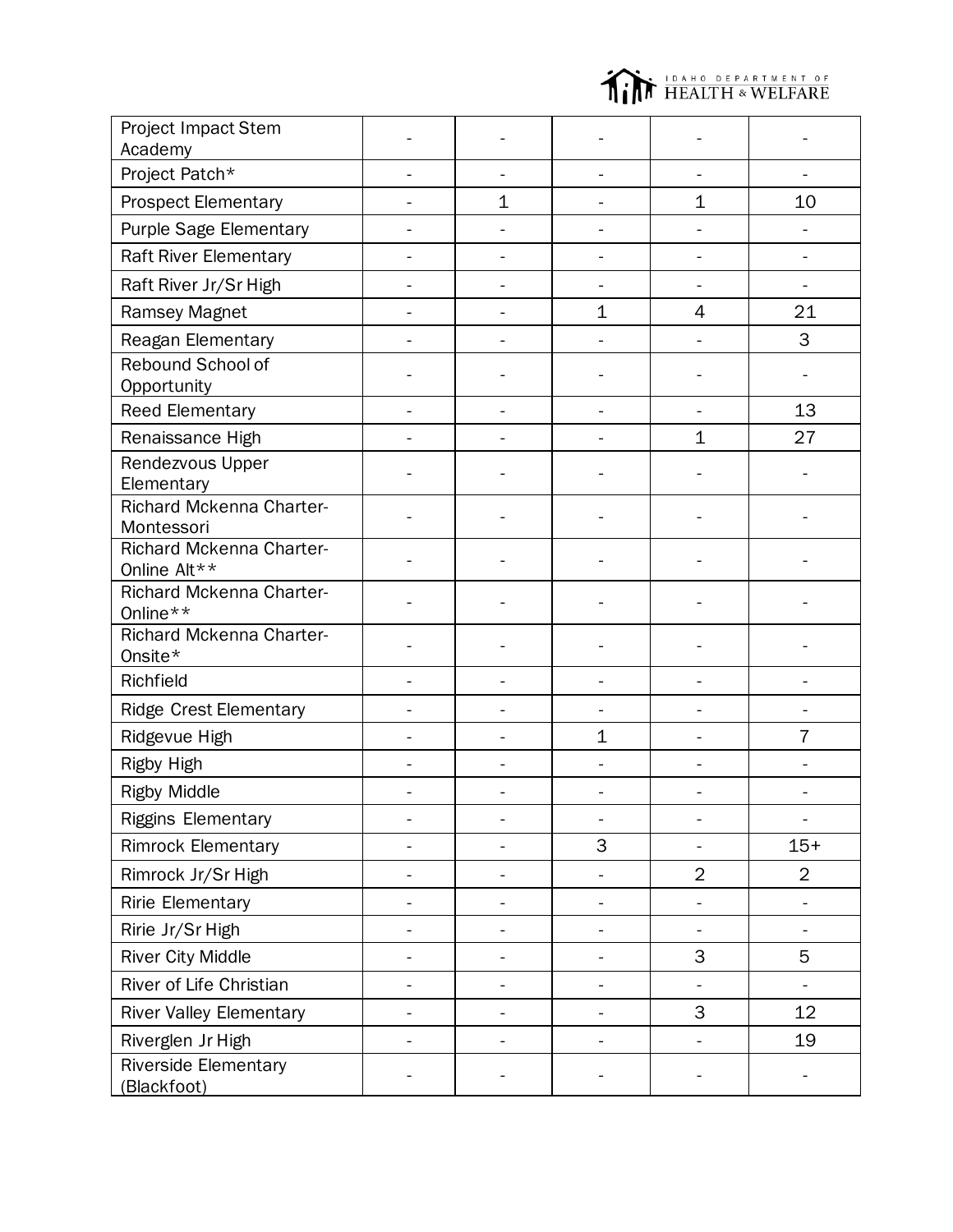

| Riverside Elementary (Boise)    |                          |                          |                          | 13             |
|---------------------------------|--------------------------|--------------------------|--------------------------|----------------|
| Riverstone International        |                          |                          |                          | 6              |
| <b>Riverview Elementary</b>     |                          |                          |                          | 4              |
| <b>Rivervue Middle</b>          | $\blacksquare$           | ÷,                       | $\overline{a}$           | $\overline{2}$ |
| <b>Robert Stuart Middle</b>     | L.                       | ÷,                       | L,                       | $13+$          |
| <b>Roberts Elementary</b>       |                          |                          |                          |                |
| <b>Rock Creek Elementary</b>    | -                        | -                        | $\overline{\phantom{0}}$ | $\overline{4}$ |
| <b>Rockford Elementary</b>      |                          |                          | ÷                        | ÷.             |
| <b>Rockland Public</b>          | -                        | -                        | $\blacksquare$           | ÷,             |
| Rocky Mountain High             | $\mathbf 1$              | ÷,                       | 17                       | 72             |
| Rocky Mountain Middle           | $\mathbf 1$              | 3                        | $\overline{\phantom{0}}$ | $48+$          |
| Rolling Hills Public Charter    |                          |                          | $\overline{a}$           |                |
| Roosevelt Elementary (Boise)    |                          |                          |                          | 10             |
| Roosevelt Elementary<br>(Nampa) |                          |                          |                          | 6              |
| Rose Hill Montessori            |                          |                          | $\overline{a}$           |                |
| <b>Ross Elementary</b>          |                          |                          |                          | 1              |
| Rulon M Ellis Elementary        |                          |                          | -                        | $5+$           |
| <b>Rupert Elementary</b>        |                          |                          |                          |                |
| Sacajawea Elementary            | ÷.                       | $\overline{\phantom{0}}$ | $\mathbf 1$              | 6              |
| Sacajawea Middle School         | -                        | ÷                        |                          | 6              |
| <b>Sacred Heart Catholic</b>    | ÷.                       | ÷                        | ÷,                       | ÷.             |
| Sage International              |                          |                          | $\overline{a}$           | 1              |
| Sage Valley Middle              |                          |                          |                          | 9              |
| Sagle Elementary                |                          |                          | $\mathbf 1$              | $\mathbf 1$    |
| Saints Peter & Paul             | ۰                        |                          |                          |                |
| Salmon Alternative High*        | $\overline{\phantom{0}}$ |                          | $\overline{a}$           |                |
| Salmon Jr/Sr High               |                          | -                        | -                        |                |
| Salmon Pioneer Primary          | -                        | $\overline{\phantom{0}}$ | $\overline{\phantom{0}}$ |                |
| Salmon River Jr/Sr High         |                          |                          |                          |                |
| Sandcreek Middle                |                          | $\mathbf 1$              |                          | $41+$          |
| Sandpoint Christian             |                          |                          |                          |                |
| Sandpoint High                  | 3                        | $\mathbf 1$              | 9                        | 17             |
| Sandpoint Junior Academy*       |                          |                          |                          |                |
| Sandpoint Middle                | $\mathbf 1$              | $\overline{2}$           | $\overline{2}$           | 8              |
| Sandpoint Waldorf               |                          | $\mathbf 1$              |                          | $\mathbf 1$    |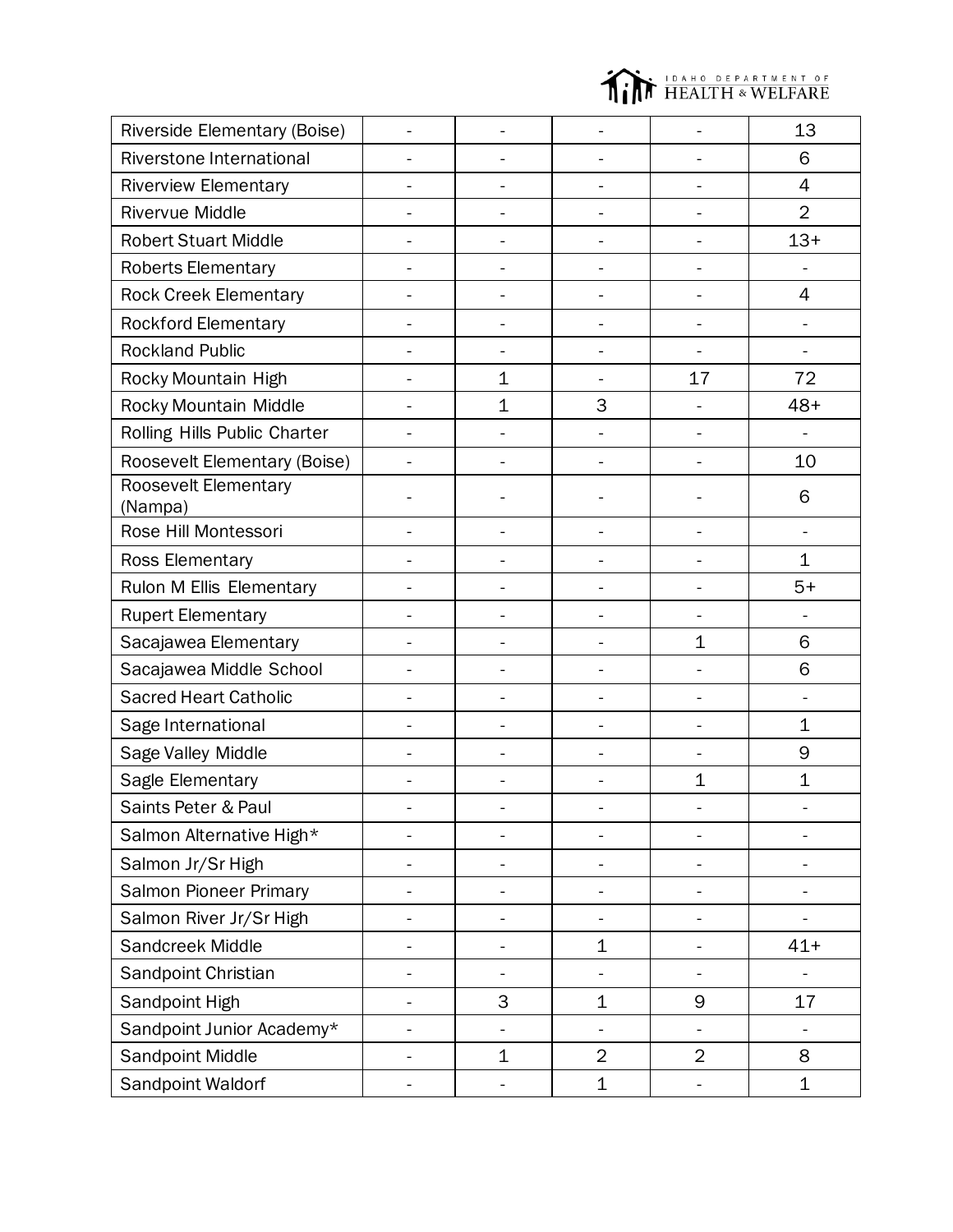

| Sawtooth Elementary                         |                          |                          | $\mathbf 1$              | $6+$           |
|---------------------------------------------|--------------------------|--------------------------|--------------------------|----------------|
| Sawtooth Middle                             | $\overline{a}$           |                          | 4                        | 21             |
| Selle Valley Carden*                        | $\overline{\phantom{0}}$ |                          |                          |                |
| <b>Seltice Elementary</b>                   |                          |                          |                          | 1              |
| Seven Oaks Elementary                       | $\mathbf 1$              |                          |                          | 5              |
| <b>Shadow Butte Elementary</b>              |                          |                          |                          | $7+$           |
| <b>Shadow Hills Elementary</b>              |                          |                          |                          | $\overline{7}$ |
| <b>Shelley Senior High</b>                  |                          |                          |                          | 13             |
| Sheridan Academy*                           | $\overline{a}$           | $\overline{a}$           |                          |                |
| <b>Sherman Elementary</b>                   | -                        |                          |                          | $6+$           |
| <b>Shoshone Elementary</b>                  |                          |                          |                          |                |
| Shoshone High                               |                          |                          |                          |                |
| <b>Shoshone Middle</b>                      |                          |                          |                          |                |
| Shoshone-Bannock Jr/Sr<br>High              |                          |                          |                          | $\mathbf 1$    |
| Shumway Academy                             | ÷.                       |                          | $\ddot{\phantom{1}}$     |                |
| Siena Elementary                            | -                        | $\mathbf{1}$             |                          | 8              |
| Silver Creek High                           |                          |                          |                          | $7+$           |
| <b>Silver Hills Elementary</b>              | $\overline{a}$           |                          | $\mathbf 1$              | $\overline{2}$ |
| <b>Silver Sage Elementary</b>               | $\overline{a}$           |                          |                          | $\mathbf 1$    |
| <b>Silver Trail Elementary</b>              |                          |                          |                          | $\mathbf 1$    |
| <b>Silver Valley Christian</b><br>Academy*  |                          |                          |                          |                |
| Skyline Senior High                         |                          |                          | $1+$                     | $7+$           |
| <b>Skyview High</b>                         |                          | $\mathbf{1}$             |                          | 27             |
| <b>Skyway Elementary (Caldwell)</b>         |                          |                          |                          | 3              |
| <b>Skyway Elementary (Coeur</b><br>D'Alene) |                          | $\overline{2}$           | 3                        | 14             |
| <b>Snake River Elementary</b>               | $\overline{a}$           | $\overline{\phantom{0}}$ | ÷,                       | 8              |
| Snake River High                            | L.                       | ÷.                       | ÷,                       | $\blacksquare$ |
| Snake River Jr High                         |                          |                          | $\blacksquare$           |                |
| <b>Snake River Middle</b>                   | $\overline{a}$           |                          | 4                        | $6+$           |
| <b>Snake River Montessori</b>               |                          |                          |                          |                |
| Soda Springs High                           | -                        | $\overline{a}$           | $\overline{\phantom{0}}$ | 9              |
| Sorensen Magnet                             |                          |                          | 3                        | 15             |
| <b>South Fork Elementary</b><br>(Rexburg)   |                          |                          |                          |                |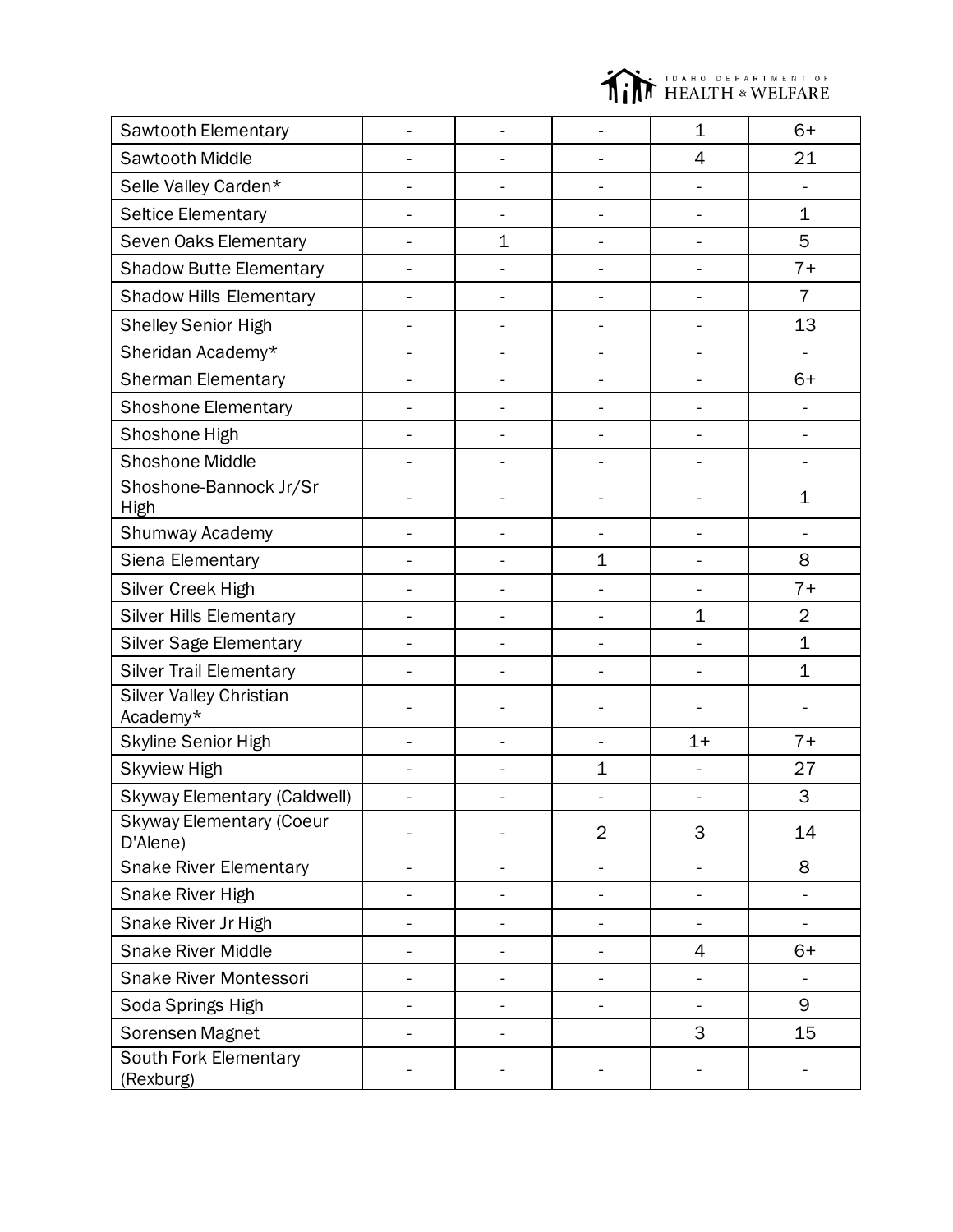

| South Fork Elementary<br>(Rigby)                 |                |                |                          |                |                |
|--------------------------------------------------|----------------|----------------|--------------------------|----------------|----------------|
| South Fremont High                               |                |                |                          |                |                |
| South Fremont Jr High                            |                |                |                          |                |                |
| South Hills Middle                               |                |                |                          |                | $4+$           |
| South Junior High                                |                |                |                          | $\mathbf 1$    | 14             |
| South Middle                                     |                |                | $\mathbf 1$              |                | 9              |
| Southeast Idaho Professional<br><b>Technical</b> |                |                |                          |                |                |
| Southeast Idaho Technical<br>Charter*            |                |                |                          |                |                |
| Southside Elementary                             |                |                |                          |                |                |
| <b>Spirit Lake Elementary</b>                    |                | 3              |                          | $\mathbf 1$    | 10             |
| <b>St Maries High</b>                            |                |                |                          | $\overline{2}$ | 8              |
| <b>St Maries Middle</b>                          |                |                | $\mathbf 1$              |                | $\overline{1}$ |
| St. Dominic                                      |                |                |                          |                | $\mathbf 1$    |
| St. Edward's Catholic                            |                |                |                          |                |                |
| St. Ignatious Catholic                           |                |                |                          |                | 5              |
| St. John Bosco Academy                           |                |                |                          |                |                |
| St. Joseph's Catholic                            |                |                |                          |                | $9+$           |
| <b>St. Maries Community</b><br>Education Alt*    |                |                |                          |                |                |
| St. Mark's Catholic                              |                |                |                          | $\mathbf 1$    | 8              |
| St. Mary's Catholic- Boise                       |                |                |                          |                |                |
| St. Mary's Catholic-Moscow                       |                |                |                          |                |                |
| St. Nicholas Catholic                            |                | L,             |                          |                |                |
| St. Paul's Catholic                              |                |                |                          |                |                |
| Stanley Elem/Jr High*                            |                | $\overline{a}$ | $\overline{\phantom{a}}$ | $\overline{a}$ |                |
| <b>Star Elementary</b>                           |                |                | $\overline{2}$           | $\overline{a}$ | 5              |
| <b>Star Middle</b>                               |                | -              |                          | $\mathbf 1$    | 20             |
| <b>Stephensen Elementary</b>                     |                |                |                          |                |                |
| Stone Elementary*                                |                |                |                          | -              |                |
| <b>Stricker Elementary</b>                       |                |                |                          |                |                |
| Sugar-Salem High                                 |                |                |                          |                |                |
| Sugar-Salem Junior High                          |                |                |                          |                |                |
| <b>Summerwind STEM Academy</b>                   |                |                |                          |                | 3              |
| Summit Elementary                                | $\blacksquare$ | -              | -                        | $\overline{a}$ |                |
| <b>Summit Hills Elementary</b>                   |                | -              | $\overline{2}$           |                | 11             |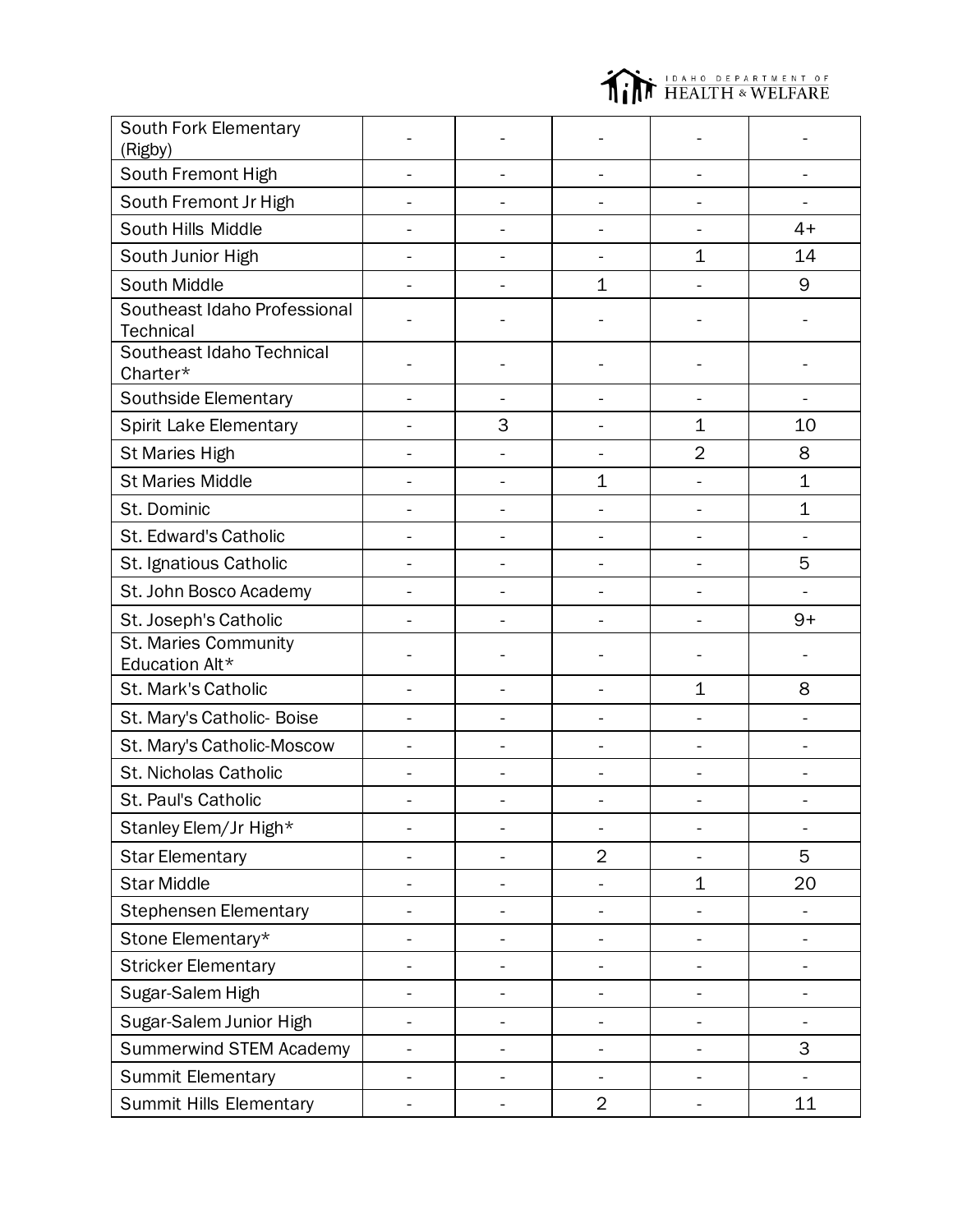

| Summit Youth Academy*                          |                |                              |                          |       |
|------------------------------------------------|----------------|------------------------------|--------------------------|-------|
| Sun Valley Community                           |                |                              |                          | $16+$ |
| Sunnyside Elementary                           |                | $1+$                         | $1+$                     | $7+$  |
| <b>Sunrise Elementary</b>                      |                | $\overline{2}$               |                          | $7+$  |
| Swan Valley Elementary*                        |                |                              | L,                       |       |
| Sweet Montour Elementary*                      |                |                              | L,                       | ÷.    |
| Syringa Elementary                             | -              | -                            | -                        | $6+$  |
| Syringa Middle                                 | ÷,             |                              | $\overline{\phantom{0}}$ | 8     |
| Syringa Mountain Charter                       | -              | -                            | Ĭ.                       |       |
| <b>Taft Elementary</b>                         |                | -                            | $\mathbf 1$              | 5     |
| <b>Tammany High</b>                            |                | $\overline{a}$               |                          | 1     |
| <b>Taylors Crossing Charter</b>                |                |                              |                          |       |
| <b>Taylorview Middle</b>                       | $\overline{a}$ | $2+$                         | $2+$                     | $12+$ |
| <b>Technical Careers High</b>                  |                |                              | Ĭ.                       | $6+$  |
| Temple View Elementary                         | $\overline{a}$ | $\frac{1}{2}$                | ÷                        | $1+$  |
| <b>Tendoy Elementary</b><br>(Pocatello)        |                | $\overline{2}$               |                          | $7+$  |
| Tendoy Elementary (Tendoy)*                    |                |                              |                          |       |
| <b>Terreton Elementary</b>                     |                |                              |                          |       |
| <b>Teton Elementary</b>                        |                |                              |                          |       |
| <b>Teton High</b>                              |                |                              | -                        | 1     |
| <b>Teton Middle</b>                            |                |                              |                          |       |
| <b>Thatcher Elementary</b>                     |                |                              | -                        |       |
| The Ambrose School                             |                |                              |                          | 3     |
| The House of Lord Christian<br>Academy         |                |                              |                          | 9     |
| The Learning Academy of<br><b>Teton Valley</b> |                |                              |                          |       |
| The North Fork School*                         |                | $\overline{a}$               |                          |       |
| The Patriot Center*                            |                |                              |                          |       |
| The Sage School                                |                |                              |                          |       |
| The Village Charter                            |                |                              |                          |       |
| <b>Theresa Bunker Elementary</b>               |                |                              | $1+$                     | $6+$  |
| Thomas Jefferson Charter                       |                |                              |                          | ÷,    |
| Three Creek Elem/Jr High*                      | ÷,             | $\qquad \qquad \blacksquare$ | $\overline{\phantom{0}}$ | ÷,    |
| Thunder Ridge High                             | $\overline{2}$ | 5                            | -                        | $73+$ |
| <b>Tiebreaker Elementary</b>                   |                | $\overline{2}$               |                          | $12+$ |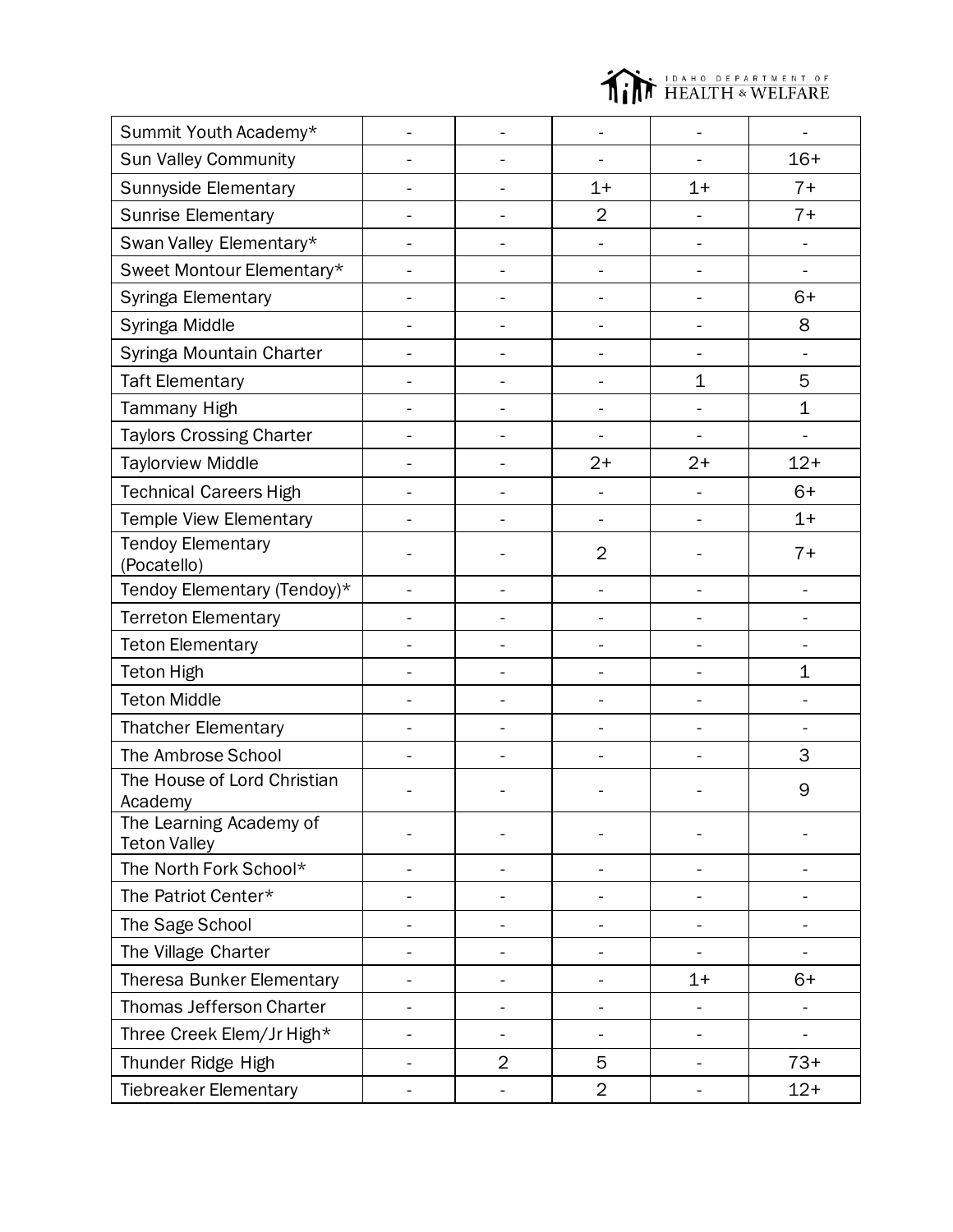

| <b>Tigert Middle</b>                              |                |               |                |                          |                          |
|---------------------------------------------------|----------------|---------------|----------------|--------------------------|--------------------------|
| Timberlake Junior High                            |                | $\mathbf 1$   |                |                          | 8                        |
| Timberlake Senior High                            |                | $\mathbf{1}$  | 6              | 3                        | 16                       |
| <b>Timberline Elementary</b>                      |                |               | ä,             | L,                       | $\overline{a}$           |
| Timberline High (Boise)                           |                |               |                | L,                       | 45                       |
| Timberline High (Weippe)                          |                | $\frac{1}{2}$ | -              | -                        | $\overline{\phantom{0}}$ |
| <b>Trail Wind Elementary</b>                      |                | ä,            | $\mathbf 1$    | L,                       | 6                        |
| <b>Treasure Valley Classical</b><br>Academy       |                |               |                |                          |                          |
| Treasure Valley Leadership<br>Academy*            |                |               |                |                          |                          |
| Treasure Valley Math &<br>Science Center*         |                |               |                |                          |                          |
| <b>Treasure Valley Seventh Day</b><br>Adventist*  |                |               |                |                          |                          |
| <b>Treaty Rock Elementary</b>                     |                |               |                |                          | 6                        |
| <b>Troy Elementary</b>                            |                |               |                |                          |                          |
| Troy Jr/Sr High                                   |                |               |                |                          |                          |
| True Vine Christian I*                            |                |               |                |                          |                          |
| Twin Falls Christian Academy                      |                |               |                |                          | 10                       |
| Twin Falls High                                   |                |               |                |                          | $14+$                    |
| Twin Falls Virtual house**                        |                |               |                |                          |                          |
| <b>Twin Lakes Elementary</b>                      |                |               |                |                          | 6                        |
| <b>Tyhee Elementary</b>                           |                |               | -              | $\overline{2}$           | $27+$                    |
| <b>Ucon Elementary</b>                            |                |               |                |                          | $4+$                     |
| Union High                                        |                |               |                |                          | 3                        |
| Upper Carmen Public Charter                       | $\blacksquare$ | ÷,            |                |                          |                          |
| <b>Upriver Elementary</b>                         |                |               | $\mathbf 1$    |                          | $\overline{2}$           |
| <b>Ustick Elementary</b>                          |                | $\frac{1}{2}$ | -              | $\overline{\phantom{0}}$ | $\overline{7}$           |
| <b>Valley School</b>                              |                |               | -              | $\overline{\phantom{0}}$ |                          |
| Valley View Alternative High*                     |                |               |                | -                        | $\overline{\phantom{0}}$ |
| Valley View Elementary<br>(Boise)                 |                |               |                |                          | 6                        |
| <b>Valley View Elementary</b><br>(Bonner's Ferry) |                |               |                |                          | 4                        |
| Vallivue Academy                                  | ÷              | $\mathbf 1$   | -              | -                        | $\overline{2}$           |
| Vallivue High                                     |                | -             | $\overline{2}$ | 1                        | $17+$                    |
| Vallivue Middle                                   |                | -             |                | -                        | $12+$                    |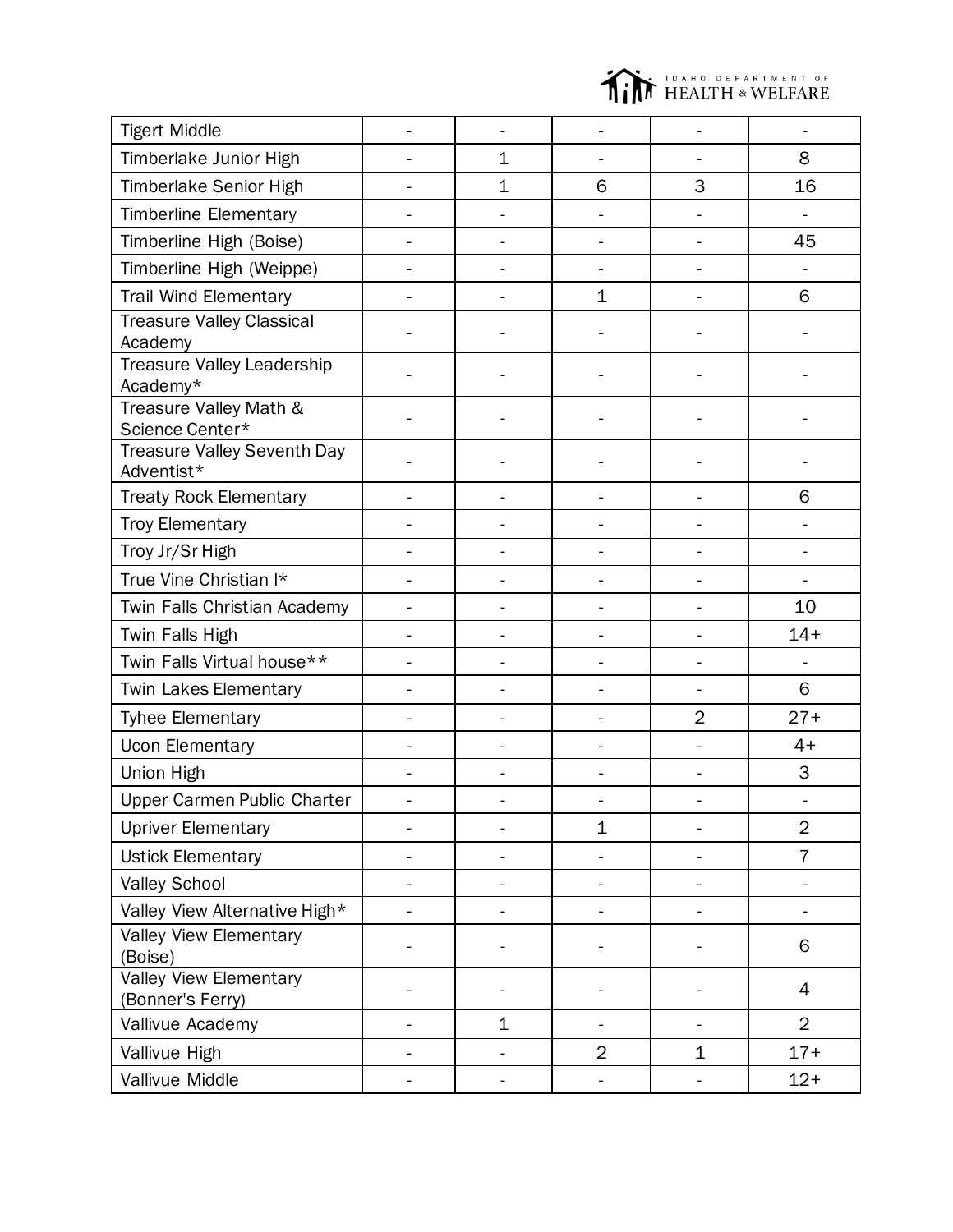

| Van Buren Elementary                        |                              |                |                              |                          | 5              |
|---------------------------------------------|------------------------------|----------------|------------------------------|--------------------------|----------------|
| Venture High                                |                              |                | $\mathbf 1$                  |                          | 5              |
| Vera C. O'leary Middle                      |                              |                |                              |                          | $11 +$         |
| <b>Victor Elementary</b>                    |                              |                |                              |                          |                |
| <b>Victory Charter</b>                      |                              | 1              |                              |                          | 4              |
| <b>Victory Middle</b>                       |                              |                |                              | $\mathbf 1$              | 25             |
| Vineyard Christian                          |                              |                |                              |                          |                |
| Virtual School House**                      |                              | -              |                              | ÷                        | ÷,             |
| Vision Charter                              |                              | 1              |                              |                          | $\overline{2}$ |
| Wakapa Academy*                             |                              |                |                              |                          |                |
| Wallace Jr/Sr High                          |                              | $\overline{a}$ | L.                           | $\mathbf 1$              | 3              |
| <b>Wapello Elementary</b>                   |                              |                |                              |                          |                |
| <b>Washington Elementary</b><br>(Boise)     |                              |                |                              |                          | 3              |
| <b>Washington Elementary</b><br>(Caldwell)  |                              |                |                              |                          | 4              |
| <b>Washington Elementary</b><br>(Pocatello) |                              |                |                              |                          | 3              |
| <b>Washington Elementary</b><br>(Sandpoint) |                              |                |                              |                          | 1              |
| <b>Watersprings School</b>                  |                              |                |                              | L                        |                |
| <b>Webster Elementary</b>                   |                              |                |                              |                          | 3              |
| Weiser High                                 |                              | $\overline{a}$ | 3                            | $\mathbf 1$              | 19             |
| Weiser Middle                               |                              |                | $\mathbf{1}$                 | $\mathbf 1$              | 13             |
| Wendell Elementary                          |                              | $\overline{a}$ |                              |                          |                |
| Wendell High                                |                              |                |                              |                          | $\mathbf 1$    |
| Wendell Middle                              |                              |                |                              |                          |                |
| <b>West Canyon Elementary</b>               |                              | -              | $\mathbf 1$                  | 1                        | 4              |
| <b>West Elementary</b>                      | $\overline{\phantom{0}}$     | ÷,             | $\overline{\phantom{0}}$     | $\overline{\phantom{0}}$ | $\mathbf 1$    |
| West Jefferson High                         | $\frac{1}{2}$                | -              | $\qquad \qquad \blacksquare$ | -                        | ÷,             |
| West Jefferson Middle                       | $\qquad \qquad \blacksquare$ | -              | $\overline{\phantom{0}}$     | -                        | ÷,             |
| West Junior High                            |                              | 1              | $\blacksquare$               | -                        | 15             |
| <b>West Middle</b>                          |                              | -              |                              | -                        | $10+$          |
| West Minico Middle                          | $\blacksquare$               | ÷,             | $\overline{\phantom{0}}$     | -                        | $\mathbf 1$    |
| <b>West Park Elementary</b>                 |                              |                |                              | 1                        | 3              |
| <b>West Ridge Elementary</b>                | $\overline{\phantom{0}}$     | -              | $\overline{\phantom{0}}$     | -                        | 3              |
| West Side Senior High                       |                              |                |                              |                          | $2+$           |
| <b>Westside Elementary</b>                  |                              |                |                              | $2+$                     | $4+$           |